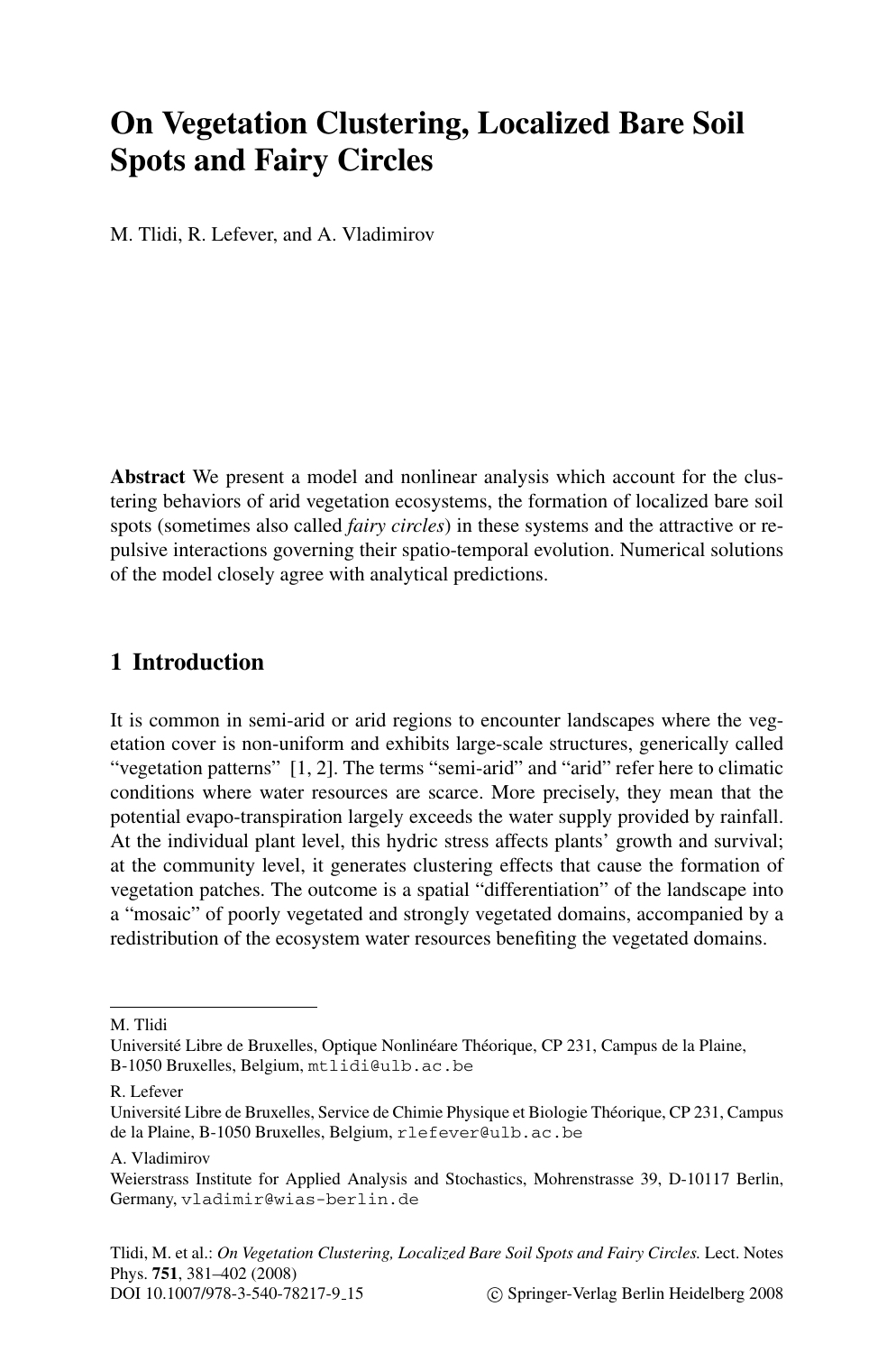It is now generally admitted that this adaptation to hydric stress involves a symmetry-breaking modulational instability, whose causes are intrinsic rather than extrinsic, to the vegetation, i.e., they result from the vegetation dynamics itself, rather than from the imposition on this dynamics of some external (environmental), pre-existing spatial periodicity or anisotropy  $[3, 4, 5, 6, 7, 8, 9, 10, 11, 12]$ . Well-known patterns of this type are the banded, periodic vegetation covers, often labeled with the picturesque name of *tiger bush*, which can be observed in many arid regions on the earth. The intrinsic, self-organizing mechanism mentioned above provides a unified explanation for the diverse phenotypical characteristics displayed by vegetation patterns. In particular, it predicts the properties of periodic patterns and the sequence of symmetry-breaking transitions, which such patterns undergo as a function of aridity. For example, it accounts for the observation that the size (wavelength) of the heterogeneities increases with the degree of aridity, while, simultaneously, the symmetry of the patterns transforms from  $\pi$ -hexagonal into stripes and, finally, into 0-hexagonal [3, 6, 13]. Remarkably, besides the behavior of periodic patterns, the same mechanism predicts the possible existence of aperiodic, localized structures (sometimes called dissipative solitons). They consist either of localized patches of vegetation, randomly distributed on bare soil [14, 15] or, on the contrary, of localized spots of bare soil (LBS), randomly distributed in an otherwise uniform vegetation cover.

In this chapter, we shall focus our attention on LBS-type patterns. Welldocumented examples are the so-called woodland glades, a label referring to isolated, open spaces of herbaceous vegetation (sometimes even of bare ground) surrounded by woody vegetation. Woodland glades are permanent structures, and they can be observed worldwide, even in non-arid climates. They may support particular plants, and they are zones of attraction for various animal species which are adapted to woodland and which take advantage of these sunny and dry open areas. Understanding their formation and maintenance is an important ecological issue. Other fascinating, puzzling and well-documented examples of LBS patterns are the *fairy circles* or *fairy rings* discovered in the Namib desert (see Fig. 1). These circular areas, devoid of any vegetation, can reach diameters of up to 14 m. This exceeds the size of the tall grasses surrounding them by more than one order of magnitude. In a recent study, van Rooyen et al. [16] have made an in-depth investigation of the strengths and shortcomings of several hypotheses concerning their origin. These authors have been able to rule out external causes, such as the possible existence of localized radioactive areas unsuited for the development of plants, or a link between fairy circles and the activity of termites. Among the other hypotheses they considered (notably, the release of allelopathic compounds and the possible existence of stimulatory or inhibitory influences due to interactions between different plant species), none was found which satisfactorily fitted their experimental observations. Our objective, in regard to this context, is to investigate the generic properties and evolving behaviors which can be predicted for LBS patterns on the basis of the conceptual framework and treatment developed previously for the study of periodic vegetation patterns.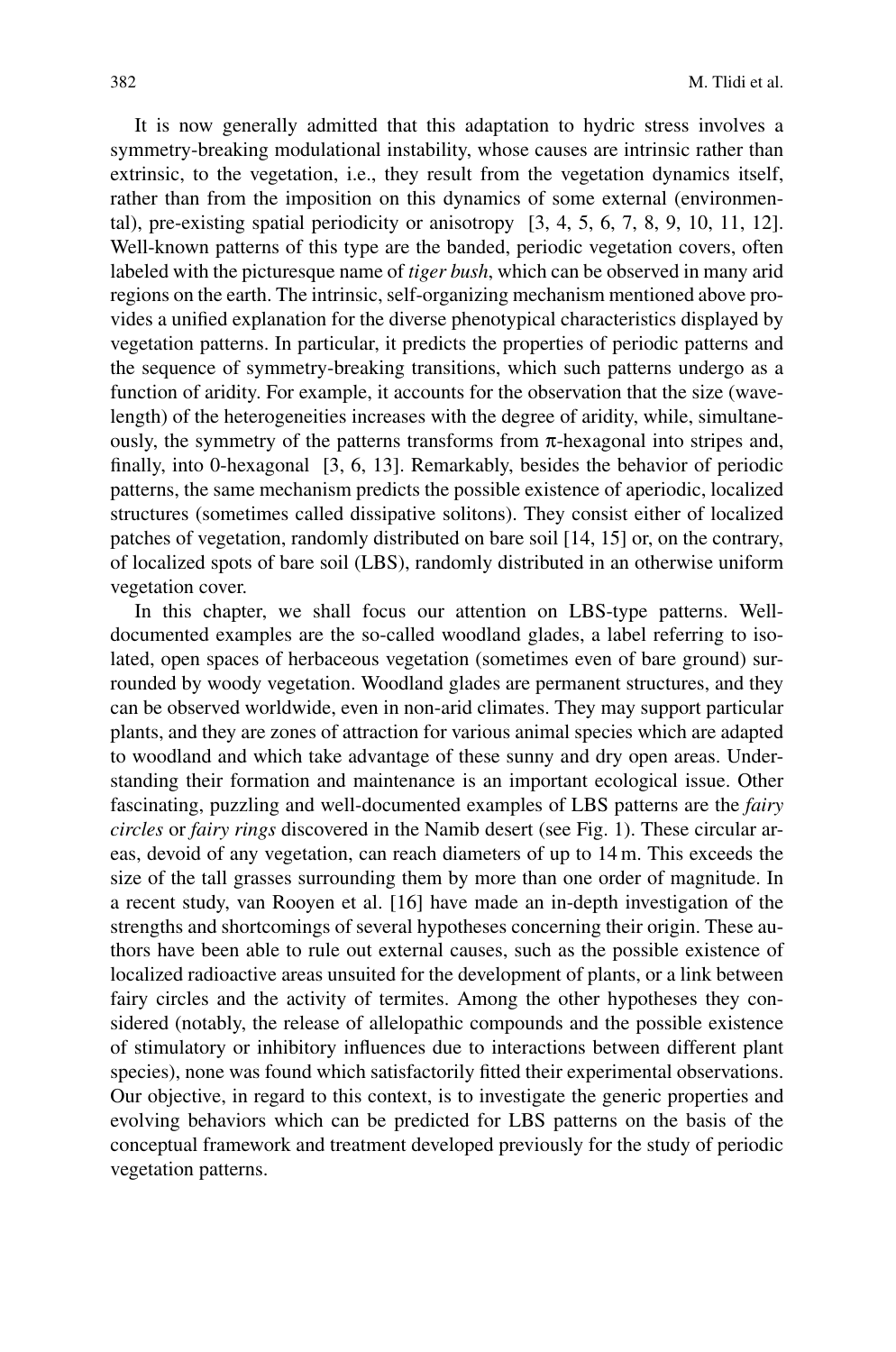

**Fig. 1** Example of the *fairy circles* occurring in the pro-Namib zone of the west coast of southern Africa [16] (photography: courtesy of M. Johnny Vergeer)

The starting point of our approach is a modified version of the integro-differential propagator–inhibitor model (PI model) originally introduced to explain the formation of tiger bushes [3]. The basic hypotheses of the PI model are summarized in Sect. 2. The modifications introduced in its present version have the objectives (i) to formulate more precisely the relationship between the plants' aerial– subterranean structures and the facilitative or competitive feedbacks which influence their dynamics at the community level; and (ii) to incorporate into the model an explicit formulation of the plants' spatial propagation (e.g., by seed dispersion), so that the interrelations between the "transport" phenomena taking place in the ecosystem and the growth/decay dynamics of its constitutive vegetation are accounted for in a better manner. In Sect. 3, we derive, from the original integrodifferential equation describing the dynamics in general, a nonlinear fourth-order partial differential equation which constitutes a convenient, appropriate approximation in the weak-gradient limit, where the size of spatial heterogeneities at the community level greatly exceeds the size of individual plants. The conditions under which vegetation clustering and localized bare spots appear are discussed in Sects. 4 and 5. The homoclinic solutions modeling LBS patterns are then evaluated analytically. To begin with, the case of localized, isolated single spots is treated; the solutions representative of this situation are constructed, and their properties are discussed and compared with the results of numerical solutions. In Sect. 6, the situation where bare spots are close enough to interact is studied. This question, which is of considerable interest, has been investigated in other contexts [17, 18, 19, 20, 21, 22, 23, 24]. We demonstrate here that such interactions induce the appearance of a "force" between LBS, which may be attractive or repulsive, depending on the distance separating the interacting spots. These results are established analytically and confirmed by numerical simulations.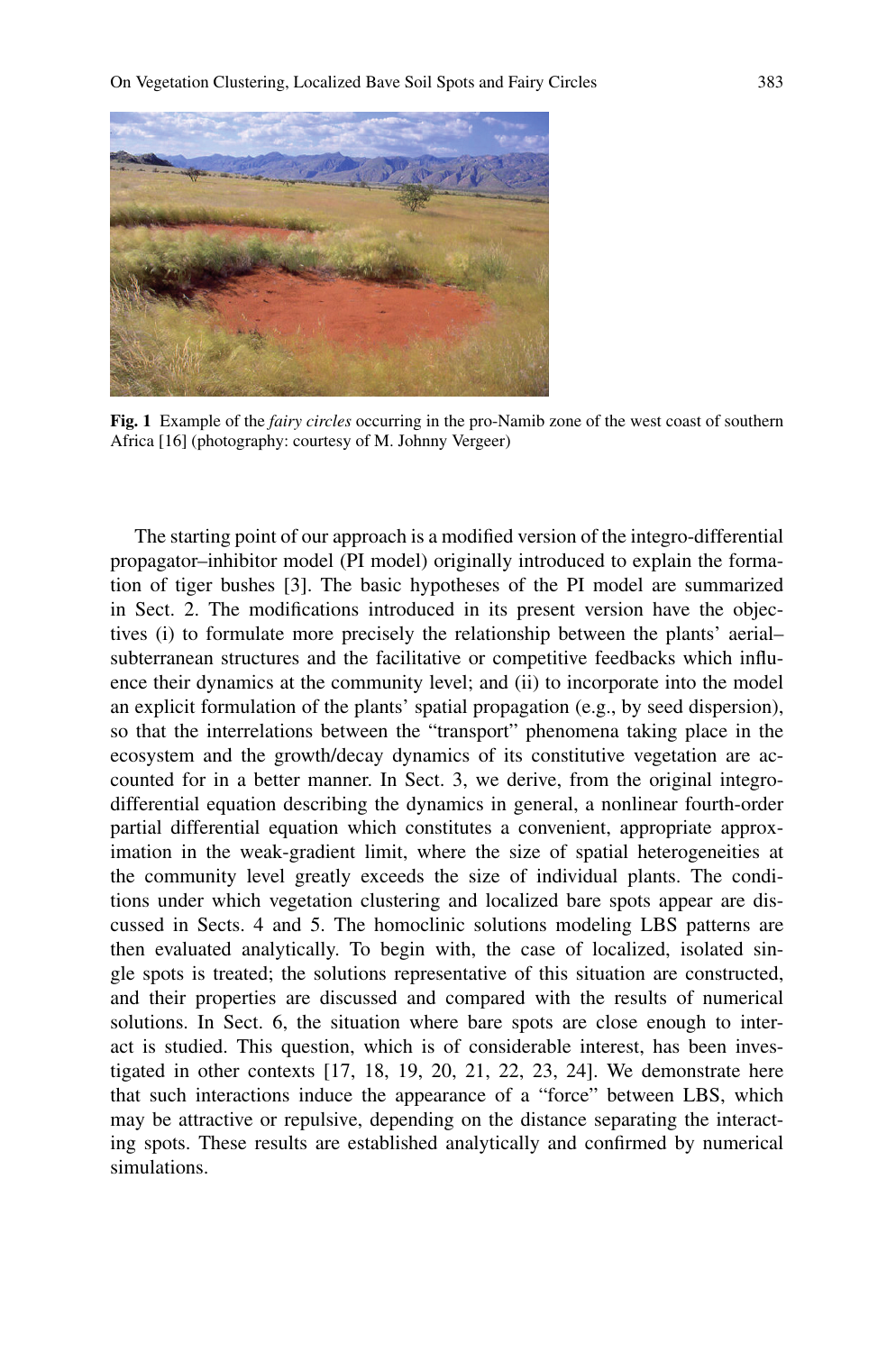## **2 Mean-Field Model of Vegetation Evolution**

Let us consider a plant community established on a spatially uniform territory, and suppose that a dominant species accounts for most of the community bio-mass. Let  $L_a$  be the radial extension of a mature individual belonging to this species,  $S = \pi L_a^2$ be a territorial surface element centered on a given spatial point, **r**, and *m*max be the maximal amount of bio-mass that the community could produce on the surface element *S* in the absence of vegetation decay. We imagine that we redistribute the bio-mass  $m_p(\mathbf{r},t)$  contained in *S* uniformly over it, then we define the normalized bio-mass at the point **r** for time *t* as  $b(\mathbf{r}, t) = m_p(\mathbf{r}, t)/m_{\text{max}}$  and model its spatiotemporal evolution by the logistic equation

$$
\partial_t b(\mathbf{r}, t) = k_1 b(\mathbf{r}, t) - k_2 b(\mathbf{r}, t)
$$
  
+
$$
D \int [\Phi_{\text{in}}(|\mathbf{r}'|) b(\mathbf{r} + \mathbf{r}', t) - \Phi_{\text{out}}(|\mathbf{r}'|) b(\mathbf{r}, t)] d\mathbf{r}', \qquad (1)
$$

where the unit of time has been set equal to the characteristic time of the growth process. The first two terms in (1) account for the bio-mass gains and losses that the surface element *S* undergoes due to the natural growth and decay of the plants. The third term accounts for the vegetation spatial propagation via seed dispersion and/or other natural mechanisms. The integration extends over the whole of the territory, which we suppose to be infinitely extended, and  $\Phi_{in}$  and  $\Phi_{out}$  are the dispersion kernels weighting the incoming and outgoing seed fluxes between neighboring points, according to their separation,  $|\mathbf{r}'|$ . Further, *D* is a phenomenological constant which fixes the rate of propagation of the vegetation, while  $k_1$  and  $k_2$  are kinetic coefficients which take into account the plant-to-plant feedback effects resulting from the communal organization of the vegetation. As such, we suppose that they are mean-field state functions which can be written as:

$$
k_1 = [1 - b(\mathbf{r}, t)] \mathcal{M}_f(b(\mathbf{r}, t), t), \qquad k_2 = \mu \mathcal{M}_c(\mathbf{r}, t). \tag{2}
$$

The phenomenological constant,  $\mu$ , is the decay to growth rate ratio in the absence of interactions, i.e., under conditions where the vegetation spatio-temporal dynamics is reduced to that obeyed by isolated plants, while  $\mathcal{M}_{f}(\mathbf{r},t)$  and  $\mathcal{M}_{c}(\mathbf{r},t)$  are mean-field factors describing plant-to-plant interactions. By definition, these factors are equal to 1 in the case of isolated (or non-interacting) plants, and greater than one when interactions cannot be neglected. In other words, they enhance the rate of the processes which they influence, and therefore we call them the *mean-field enhancing factors.*  $\mathcal{M}_f(\mathbf{r},t)$  describes interactions facilitating growth.<sup>1</sup> They are associated with the plants' aerial structures and involve, notably, a reciprocal sheltering of neighboring plants against climatic harshness, as well as a communally more favorable management of vital resources. They extend over distances of the order

 $<sup>1</sup>$  As well as seed production and germination [26].</sup>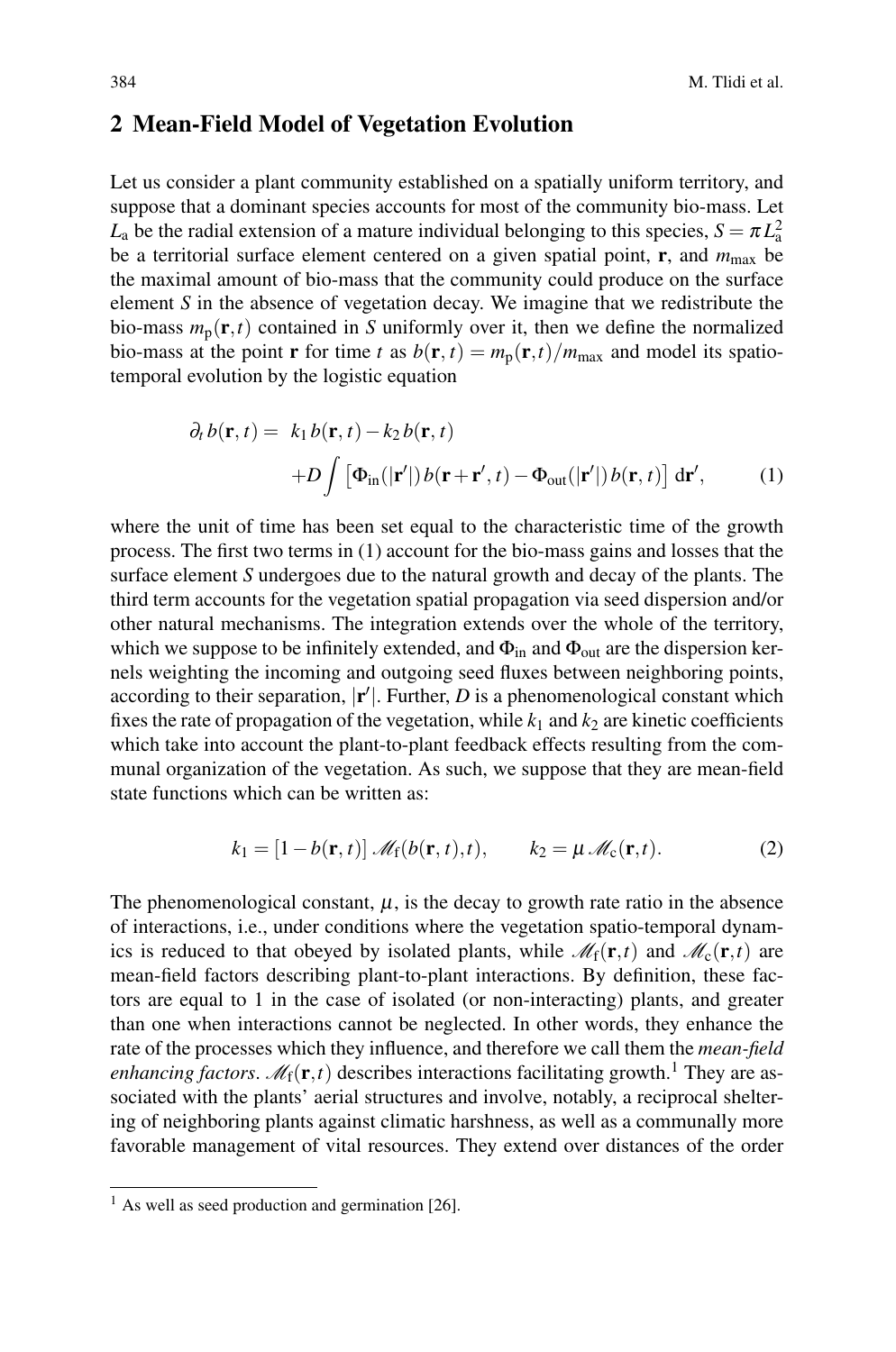of  $L_a$  (e.g., the crown radius of mature trees). On the other hand,  $\mathcal{M}_c(\mathbf{r}, \mathbf{t})$  is associated with competitive plant-to-plant interactions enhancing vegetation decay. They predominantly involve the plants' roots system, or rhizosphere. Accordingly, they operate over distances of the order of the rhizosphere radius, *L*r. Their competitive nature results from the fact that the rhizosphere activity of a plant tends to deprive its neighbors of vital resources, e.g., water [25]. The logistic factor,  $\left|1-b(\mathbf{r},t)\right|$ , of the kinetic constant  $k_1$  accounts for the existence of an upper limit,  $m_{\text{max}}$ , which the bio-mass of a surface element, *S*, cannot exceed. The latter is specific to the vegetation.

The following considerations then determine the choice of the mathematical expressions of the rate-enhancing factors:

(i) By definition,  $\mathcal{M}_f(\mathbf{r},t)$  and  $\mathcal{M}_c(\mathbf{r},t)$  are increasing, functions of the vegetation density. They take values in the interval  $[1, \infty)$ , and they are equal to 1 in the zero-density limit,

$$
\lim_{\rho(\mathbf{r}+\mathbf{r}',t)\to 0} \mathcal{M}_i(\mathbf{r},t) = 1, \quad i = f, c,
$$
\n(3)

where the dynamics of isolated plants must be recovered.

(ii) To fulfill condition (i), we postulate that the rate-enhancing factors depend exponentially upon the vegetation density, with the following form:

$$
\mathcal{M}_i(\mathbf{r},t) = \exp\bigg(\chi_t \int \Phi_t\left(|\mathbf{r}'|,L_t\right) b(\mathbf{r}+\mathbf{r}',t) d\mathbf{r}'\bigg), \quad t = f, c,
$$
 (4)

i.e., they are exponential functions of the mean-field integral of the normalized vegetation density,  $b(\mathbf{r}+\mathbf{r}',t)$ , weighted by the kernels,  $\Phi_f$  and  $\Phi_c$ , which describe the spatial extension of feedback effects in terms of the characteristic ranges  $L_f$  and  $L_c$  over which facilitative and competitive interactions operate. The positive parameters  $\chi_f$  and  $\chi_c$ , which fix the strength of the interactions, may be influenced by extrinsic factors such as the degree of environmental aridity.

(iii) Our aim is to study the localized structures having the generic characteristic that they appear at the start to be a uniform density vegetation cover, or, more exactly, uniform stationary state solutions of (1) for which  $b(\mathbf{r}, t) = b$  is a finite, positive constant, excluding the neighborhood of the value zero. In this respect, we may, for simplicity, consider that  $L_f$  and  $L_c$  are constants, <sup>2</sup> and set  $L_f \equiv L_f^0 =$  $L_a$  and  $L_c \equiv L_c^0 = L_r$ . If we furthermore specify, in agreement with conditions (i)

<sup>&</sup>lt;sup>2</sup> Clearly,  $L_f$  and  $L_c$  depend on the stage of development of the vegetation: mature plants, obviously, affect a greater territory than young seedlings. This feature plays an important role in phyto-societal behaviors which generically appear only at low average vegetation densities, i.e., in the neighborhood of  $b = 0$ . The method consisting to link the development of the vegetation to its density by assuming that  $L = L^0 b(\mathbf{r} + \mathbf{r}', t)^p$ , where  $L^0$  is a constant and *p* is an allometric exponent, constitutes a straightforward ansatz for handling such situation. Vegetation patterns consisting of vegetation patches distributed on bare soil can clearly be expected to be of this type. We shall report on them elsewhere [26].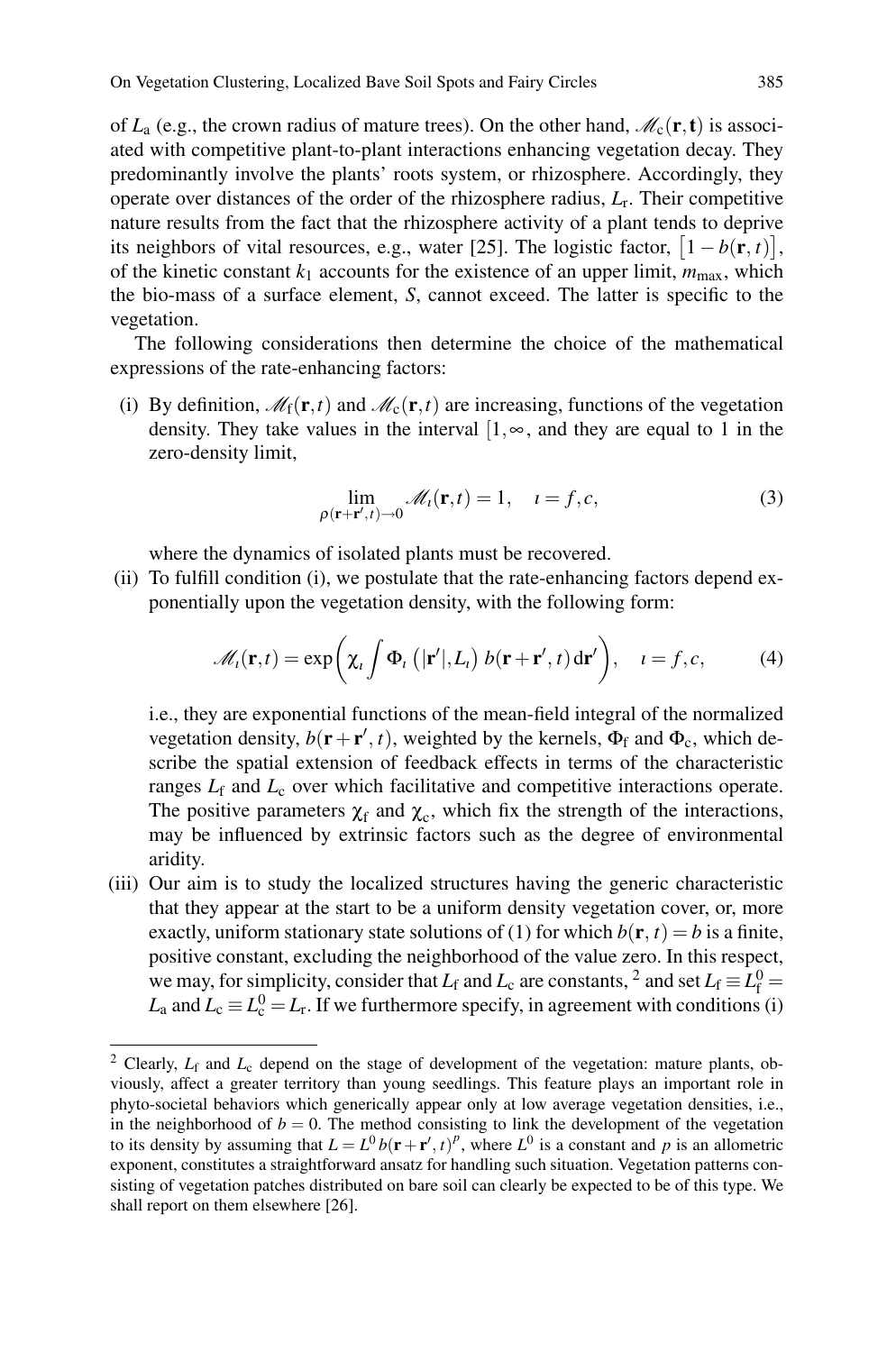and (ii), that the interactions obey a gaussian, isotropic distribution law,  $3$  then we obtain the following expressions (see Fig. 2) for the kernels  $\Phi_f$  and  $\Phi_c$ :

$$
\Phi_{t}(|\mathbf{r}'|) = \mathcal{N}_{t} \exp\left[-\frac{|\mathbf{r}'|^{2}}{L_{t}^{0}}\right], \quad \text{with} \quad t = f, c, \quad L_{f}^{0} = L_{a}, L_{c}^{0} = L_{r}.
$$
 (5)

The normalization condition

$$
\mathcal{N}_t = \frac{1}{\pi} \int \exp\left(-\frac{|\mathbf{r}|^2}{L_t^0}\right) d\mathbf{r}
$$
 (6)

must be imposed so that bulk behaviors, e.g., the uniform stationary solutions of (1), are independent of the interaction ranges in the case of spatially isotropic environments, as expected on physical grounds.

Setting the unit of length to be equal to the crown radius, *L*a, assuming that dispersion obeys a gaussian law, denoting the corresponding dispersion range of seeds (gaussian variance) by  $L_d$  and replacing  $(2),(3),(4),(5)$  and  $(6)$  in  $(1)$ , the mean-field evolution equation of the vegetation finally reads



**Fig. 2** Sketch of the facilitative and competitive mean-field kernels  $\Phi_f$  and  $\Phi_c$ , as given by (5). Clearly, at short distances,  $|\mathbf{r}'|$ , the difference  $\Lambda = \Phi_f - \Phi_c$ , which represents the effective meanfield generated by the interactions, is facilitative (positive values) while at great distances, it is competitive (negative values). The unit of length is equal to the canopy radius,  $L_a = 1$ 

<sup>&</sup>lt;sup>3</sup> From a qualitative point of view, this gaussian choice is convenient and implies no loss of generality. Other expressions for the kernels,  $\Phi_f$  and  $\Phi_c$ , quantitatively describing specific vegetation systems, will be considered elsewhere [26]. Anyway, we are not interested here in the influence of external anisotropies. Hence, we have the choice of isotropic kernels, i.e., those that have no angular dependency and are only functions of the distance between points. For investigations devoted to the role of spatial anisotropies, see [3, 27, 28].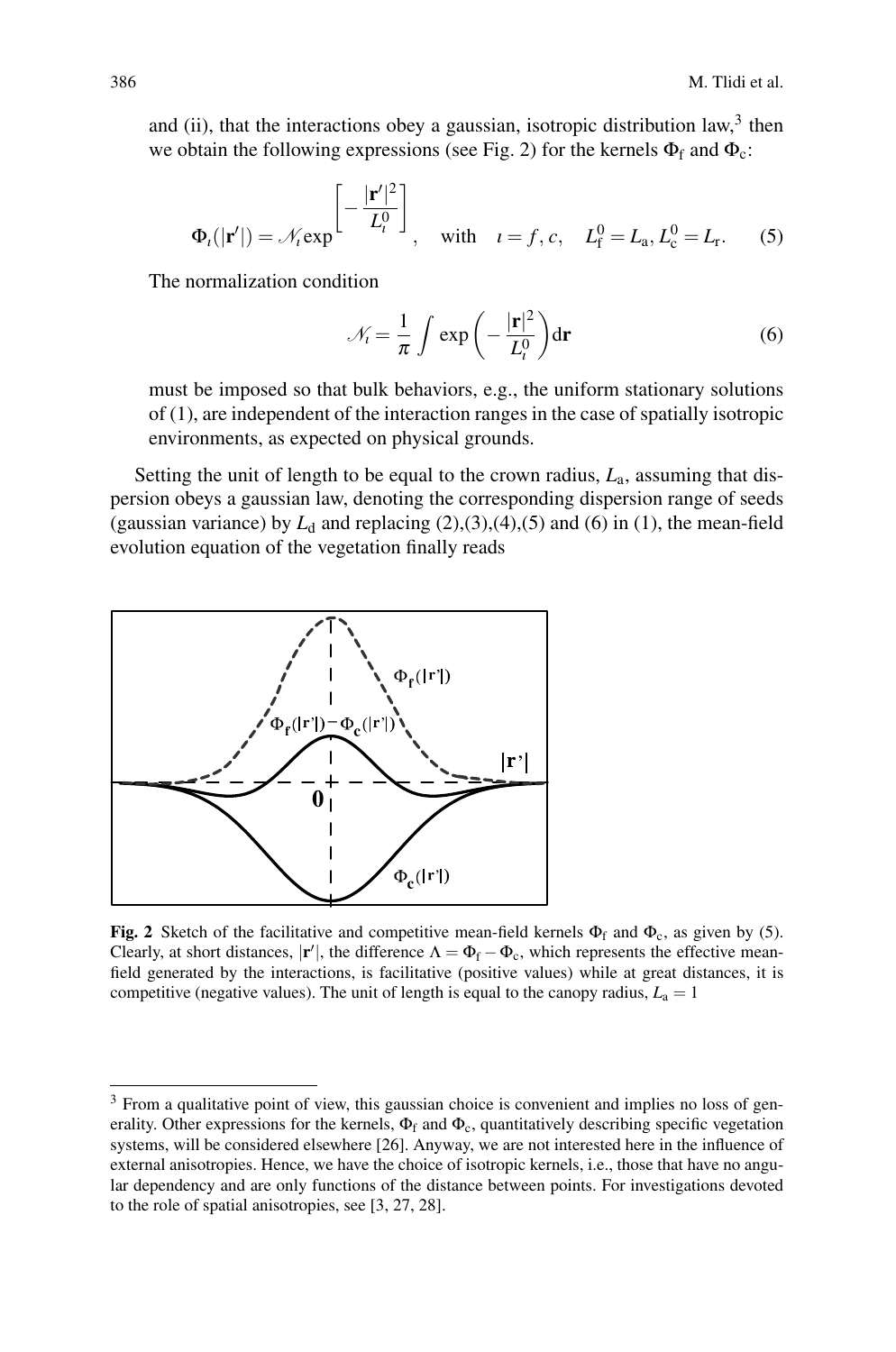On Vegetation Clustering, Localized Bave Soil Spots and Fairy Circles 387

$$
\partial_t b(\mathbf{r}, t) = b(\mathbf{r}, t) \left[ 1 - b(\mathbf{r}, t) \right] \exp\left( \frac{\chi_f}{\pi} \int e^{-|\mathbf{r}'|^2} b(\mathbf{r} + \mathbf{r}', t) d\mathbf{r}' \right)
$$

$$
- \mu b(\mathbf{r}, t) \exp\left( \varepsilon \frac{\chi_c}{\pi} \int e^{-\varepsilon |\mathbf{r}'|^2} b(\mathbf{r} + \mathbf{r}', t) d\mathbf{r}' \right)
$$

$$
+ \frac{\sigma D}{\pi} \int e^{\sigma |\mathbf{r}'|^2} \left[ b(\mathbf{r} + \mathbf{r}', t) - b(\mathbf{r}, t) \right] d\mathbf{r}', \tag{7}
$$

where the parameters

$$
\varepsilon = \left(\frac{L_a}{L_r}\right)^2 \quad \text{and} \quad \sigma = \left(\frac{L_a}{L_d}\right)^2,\tag{8}
$$

specify the *structural ratio* and *dispersivity* of the vegetation considered.

In order to investigate the spatio-temporal dynamics predicted by the integrodifferential (7), it is convenient to work with a partial differential equation approximation of it. The latter is derived in the next section.

#### **3 Weak-Gradient Approximation**

We look for an approximation to (7), in the form of a partial differential equation, in the limit where, according to linear stability theory, (i) unstable fluctuations are of much greater wavelength than the crown size, *L*a, (ii) their growth rate is small, and (iii) nonlinearities remain weak. Generically, requiring (i) and (ii) means that we are interested in the system's dynamics near a transition point where fluctuations corresponding to the zero-Fourier mode become unstable, i.e., fluctuations of very large wavelength are stable but are nearly marginal (in the weak-gradient approximation). Requiring (iii) means that we look for conditions such that this transition point occurs at uniform vegetation densities, *b*, thus satisfying the inequalities  $0 < b < 1$ . Hence, let us first determine the uniform stationary states of (7) and their stability properties. It is easily found that the latter, given by the solutions of

$$
\mu = b(1 - b) \exp(\Lambda b), \tag{9}
$$

depends on only two parameters. The *switching parameter*  $\mu$  (defined in (2)) controls the stability of the trivial uniform solution,  $b = b<sub>0</sub> = 0$ , corresponding to bare soil without vegetation:  $b_0$  is unstable for  $0 \leq \mu < 1$  and stable for  $\mu \geq 1$ . The second parameter in (9) is the *feedback balance* resulting from the difference between the strengths of facilitative and competitive feedbacks:

$$
\Lambda = \chi_{\rm f} - \chi_{\rm c}.\tag{10}
$$

It controls whether the population behaves co-operatively  $(Λ > 0)$  or not  $(Λ < 0)$ . At the "neutral feedback point",  $\Lambda = 0$ , facilitative and competitive effects balance each other exactly – the non-trivial uniform stationary state solution of (3),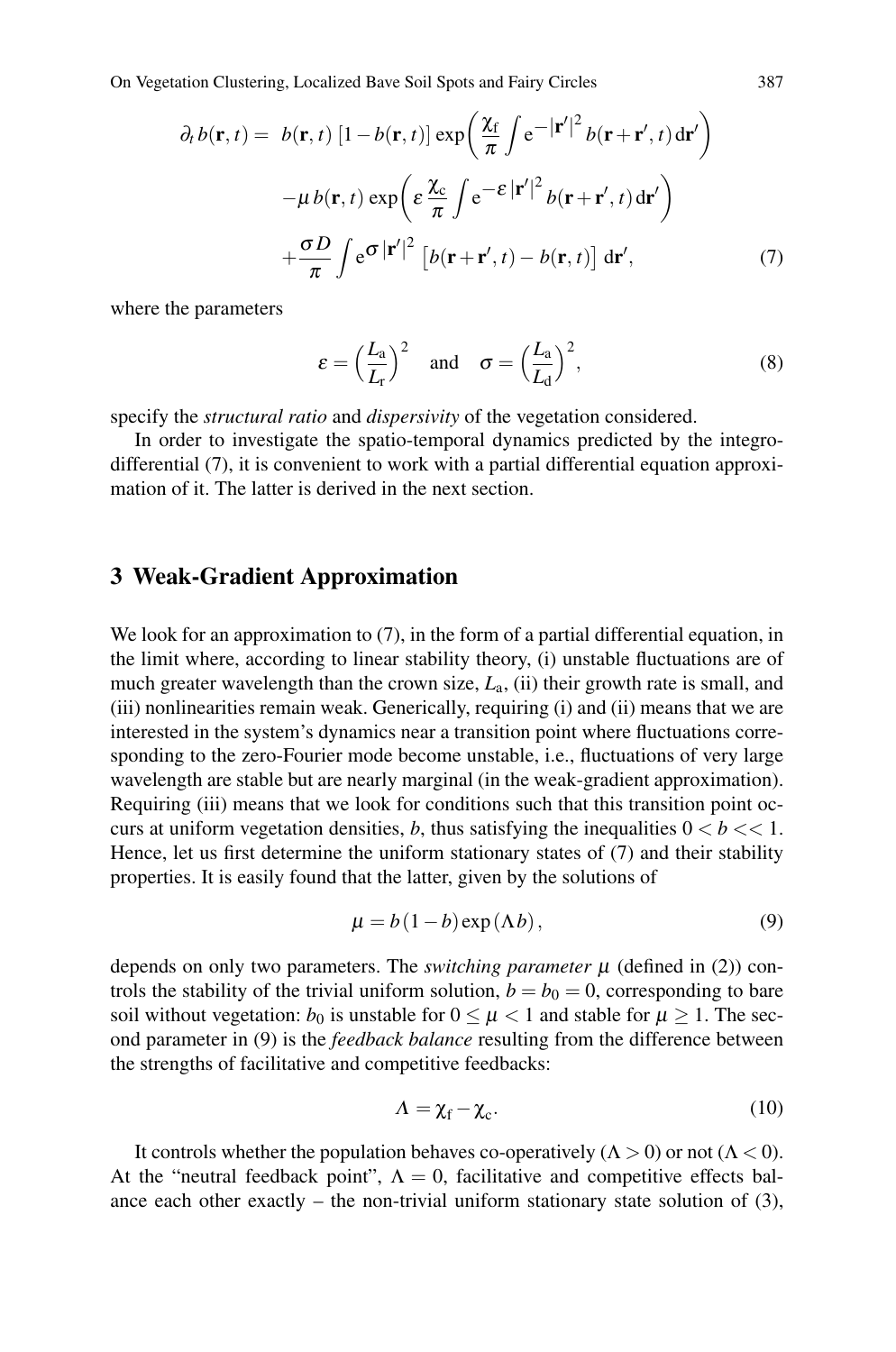

**Fig. 3** Uniform stationary states solutions of (9) as a function of the switching parameter,  $\mu$ , with increasing values of the feedback balance,  $\Lambda$ . For  $\Lambda > 1$ , the system exhibits a saddle-node transition point, whose co-ordinates are given by (11)

 $b = b_s = 1 - \mu$ , is then identical to that of a community in which plants do not interact, *i.e.*, one with  $\chi_f = \chi_c = 0$ . For  $\Lambda > 1$  and  $1 \leq \mu \leq \exp(\Lambda - 1)/\Lambda$ , (9) admits three non-negative solutions,  $b_0$ ,  $b_-, b_+$  (see Fig. 3). The uniform state,  $b_-,$  is always unstable. On the other hand,  $b_0$  and  $b_+$  are stable with respect to small perturbations which do not break the system spatial uniformity. Remarkably, when the feedback balance,  $\Lambda$ , is strongly co-operative, i.e., for  $\Lambda >> 1$ , the domain of existence of the vegetation, represented by the  $b_{+}$  branch of stationary states, extends up to the saddle-node transition point of co-ordinates

$$
b^* = \frac{\Lambda - 1}{\Lambda}, \qquad \mu^* = \frac{\exp(\Lambda - 1)}{\Lambda}, \tag{11}
$$

i.e., far beyond the switching point,  $\mu = 1$ , where the trivial state,  $b_0$ , changes stability. In light of the requirements  $(i) - (iii)$  mentioned earlier, we now explore the system dynamics in the neighborhood of the feedback balance value  $\Lambda = 1$ . Hence, we set

$$
b(\mathbf{r},t) = \zeta u(\mathbf{r},t), \quad \Lambda = 1 + \zeta \Lambda_1, \quad \mu = 1 + \zeta^2 \mu_2,\tag{12}
$$

where  $\zeta$  is a "smallness" parameter, and we renormalize the time and space scales by the transformation:

$$
t = \frac{2\tilde{t}}{\zeta^2}, \quad |\mathbf{r}| = \frac{|\tilde{\mathbf{r}}|}{k_0},\tag{13}
$$

where  $k_0$  is the non-zero, positive modulus of the first Fourier wave vector which becomes (linearly) unstable in the neighborhood of the saddle-node point. (For simplicity of notation, the tilde will later be dropped.) We require  $k_0 \ll 1$ , i.e., that it corresponds to spatial heterogeneities of much greater size than *L*a. The linear stability analysis of (7) shows that, in order to satisfy this condition and to obtain real, positive values for  $k_0$ , the strength of competitive feedbacks,  $\chi_c$ , and the dispersion coefficient, *D*, must scale with respect to  $\zeta$  as: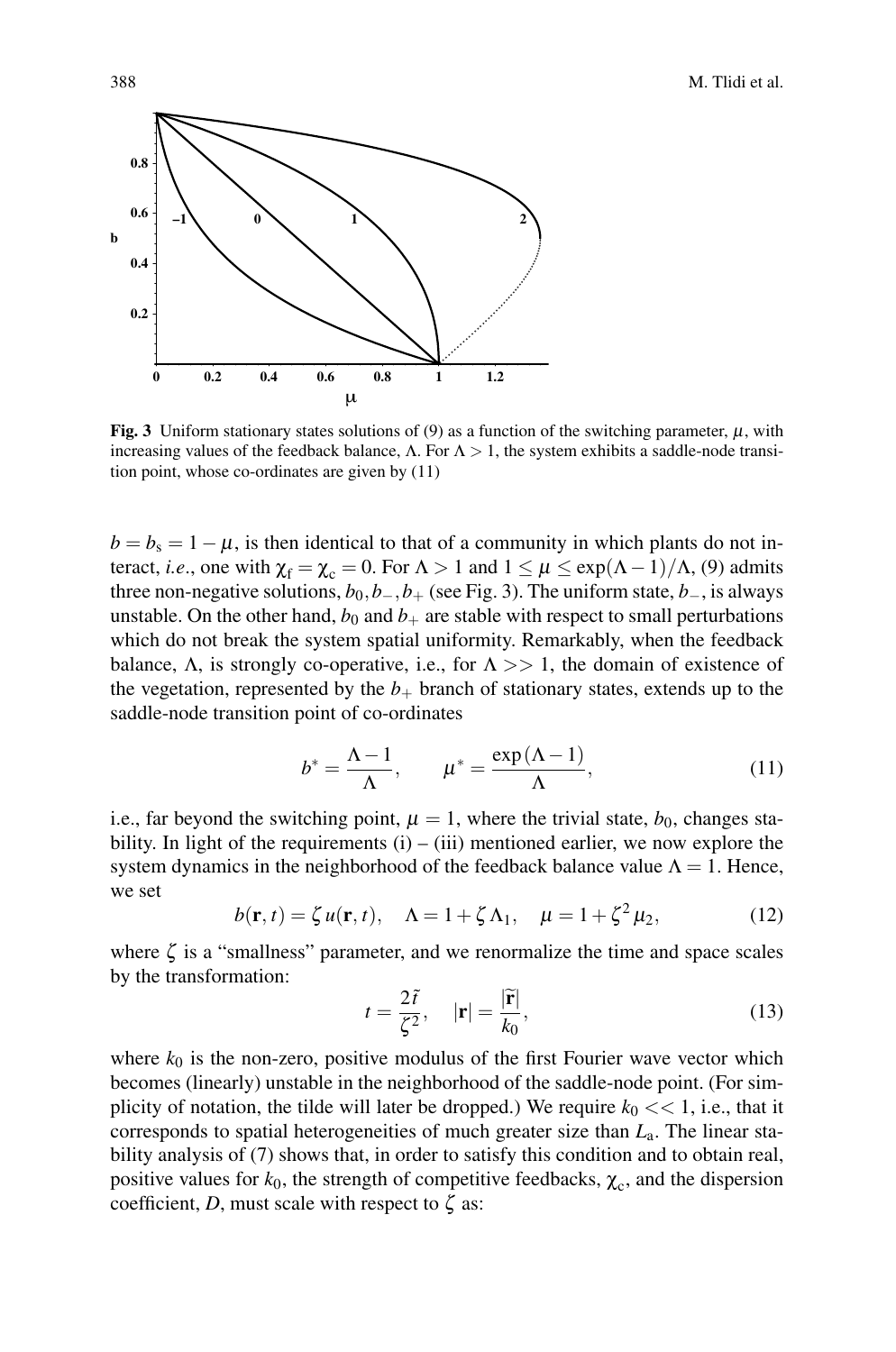On Vegetation Clustering, Localized Bave Soil Spots and Fairy Circles 389

$$
\chi_{\rm c} = \frac{\varepsilon}{1 - \varepsilon} + \sqrt{\zeta} \chi_1, \quad D = \zeta^{3/2} \frac{\delta}{\sigma}.
$$
 (14)

To the dominant order in  $\zeta$ , this yields

$$
k_0 = q \zeta^{1/4}, \quad \text{with} \quad q = 2 \sqrt{\varepsilon \left( \chi_1 - 2 \frac{\delta}{u_+} \right)}, \tag{15}
$$

where

$$
u_{+} = \Lambda_1 + \sqrt{\Lambda_1^2 - 2\mu_2}
$$
 (16)

is the dominant term in the expansion  $b_+ = \zeta u_+ + \mathcal{O}(\zeta^2)$  of the branch of stationary states,  $b_+$ , in terms of  $\zeta$ .

We use (10) to eliminate  $\chi_f$ , expand  $b(\mathbf{r}+\mathbf{r}',t) = \zeta u(\mathbf{r}+\mathbf{r}',t) + \mathcal{O}(\zeta^2)$  in a Taylor series around the focal point  $\bf{r}$ , substitute (12), (13), (14), and (15) into (7) and expand the resulting equation in terms of  $\zeta$ , up to  $\mathcal{O}(\zeta^3)$ . This yields the desired partial differential evolution equation, with  $u(\mathbf{r}, t)$  as new state variable:

$$
\partial_t u(\mathbf{r},t) = -u(\mathbf{r},t) \left[ 2\mu_2 - 2\Lambda_1 u(\mathbf{r},t) + u(\mathbf{r},t)^2 \right] \n+ \left[ q\delta - \frac{q\chi_1}{2} u(\mathbf{r},t) \right] \nabla^2 u(\mathbf{r},t) - \frac{q^2}{16\varepsilon} u(\mathbf{r},t) \nabla^4 u(\mathbf{r},t) \n+ \mathcal{O}(\zeta^{7/2}).
$$
\n(17)

In order to put (17) into a more compact form, let us define

$$
\eta = 2\mu_2 \quad \kappa = 2\Lambda_1, \quad \Delta = q\,\delta, \quad \Gamma = \frac{q\chi_1}{2}, \quad \alpha = \frac{q^2}{16\,\varepsilon}.\tag{18}
$$

Rewritten in terms of these parameters, (17) becomes

$$
\partial_t u(\mathbf{r}, t) = -u(\mathbf{r}, t) \left[ \eta - \kappa u(\mathbf{r}, t) + u(\mathbf{r}, t)^2 \right] + \left[ \Delta - \Gamma u(\mathbf{r}, t) \right] \nabla^2 u(\mathbf{r}, t) - \alpha u(\mathbf{r}, t) \nabla^4 u(\mathbf{r}, t),
$$
(19)

while the stationary solutions, representing uniform vegetation covers, are now given by

$$
u_0 = 0
$$
,  $u_{\pm} = \left[\kappa \pm \sqrt{\kappa^2 - 4\eta}\right] / 2.$  (20)

To be physically acceptable,  $u_{\pm}$  must be real and non-negative. Two situations must be distinguished, according to the sign of  $\kappa$ . When  $\kappa < 0$ , the co-ordinates of the saddle-node point are unphysical. Besides  $u_0$ ,  $u_+$  is then the only acceptable uniform stationary state solution. It exists only if  $\eta < 0$  and is a monotonically decreasing function of  $\eta$  which vanishes for  $\eta = 0$ . When  $\kappa > 0$ , the co-ordinates of the saddlenode point, given by

$$
u^* = \kappa/2, \quad \eta^* = \kappa^2/4,\tag{21}
$$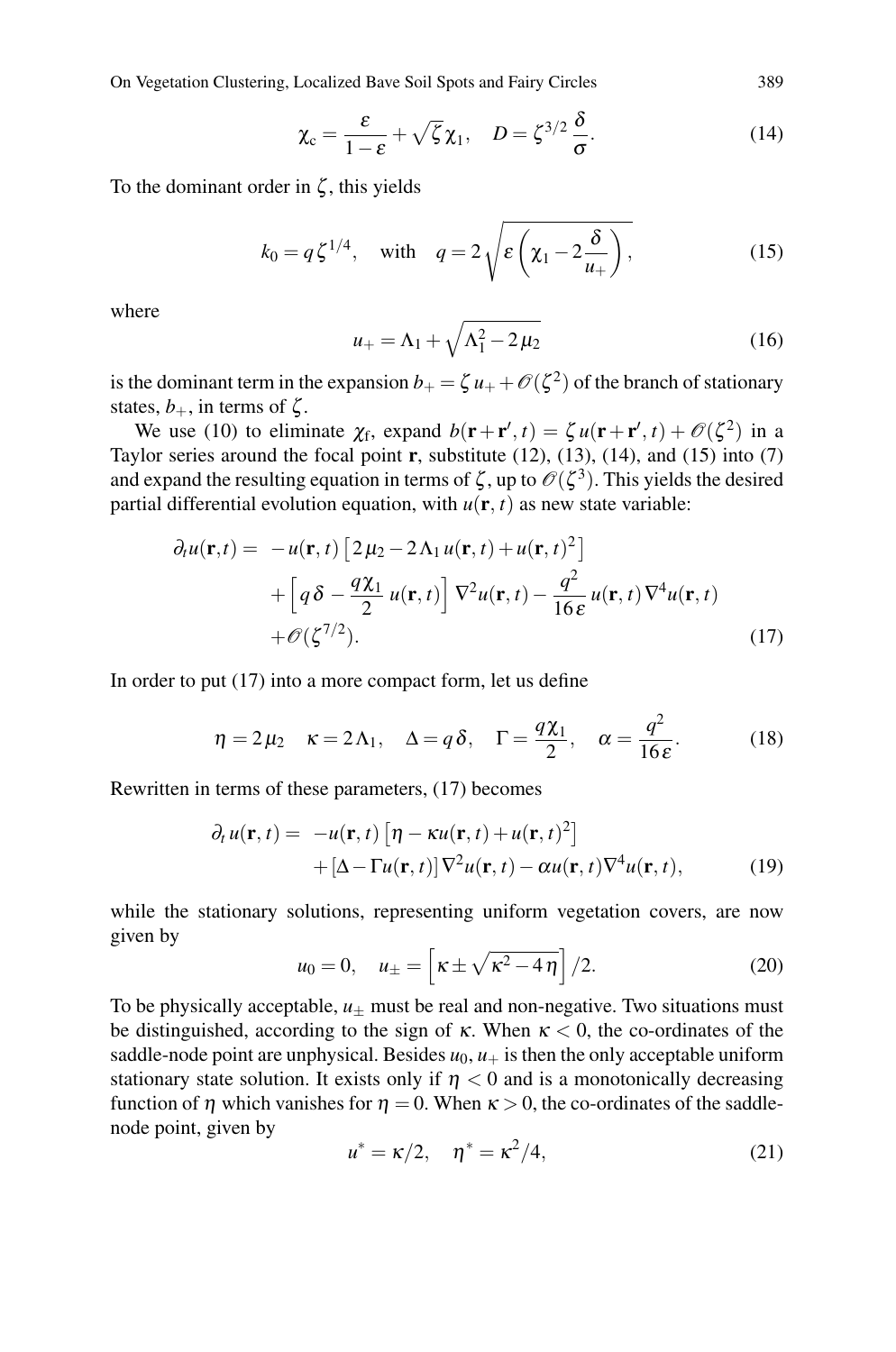are physically acceptable. Accordingly, for  $0 < \eta < \eta^*$ , the bio-mass density exhibits a phenomenon of bistability, so that  $u_0$  and  $u_+$ , which are linearly stable with respect to uniform fluctuations, as well as the intermediate unstable branch, *u*−, are then, simultaneously, acceptable uniform solutions of (19). In the following, we shall focus on the parameter regime where the uniform plant distribution exhibits bistability ( $\kappa > 0$ ), and assume that the inequalities ( $\eta_{\rm m} < \eta < \eta^*$ ) hold. In that case, all uniform stationary states belonging to  $u_+$  have a finite, non-negative value. This is required, given the simplification made earlier that  $L_f$  and  $L_c$  are constants, independent of the vegetation density (cf. assumption (iii) in 2).

### **4 Clustering and Periodic Vegetation Patterns**

Inspection of (19) suggests that the  $u_+$  stationary states may become unstable if subjected to random, non-uniform fluctuations. Indeed, when  $\Delta/\Gamma = 2\delta/\chi_1 < u_+$ , the "diffusion" coefficient in front of the Laplacian is negative, indicating that vegetation clustering, i.e., the "phase separation" of vegetation and bare soil, becomes possible [29, 30]. This phenomenon is physically comparable with the behavior of immiscible mixtures, e.g., the separation of oil and water. It corresponds, in the linear stability analysis of (19), to the appearance of a finite band of unstable Fourier modes. Its upper cutoff is due to the "line tension" coefficient of the bi-Laplacian term, which is always stabilizing (for short distances, dispersion is always an efficient mixing mechanism), while its lower cutoff owes its existence to the stability of the zero-Fourier mode. (By definition, all  $u_+$  stationary states are stable with respect to uniform fluctuations.) Under these conditions, the intrinsic instability due to the negative diffusion coefficient is modulational – random noise triggers the appearance of spatially periodic patterns which spread over the whole territory. The wavelength of the first non-zero-Fourier mode to become unstable is

$$
\lambda_{\rm m} = 2\pi \sqrt{\frac{2\alpha}{\Gamma/\alpha - \Delta/u_{\rm m}}},\tag{22}
$$

where  $u_{\rm m}$ , given by the largest real positive solutions of the cubic polynomial

$$
(2\Gamma u_m - \Delta)^2 = 4\alpha u_m^2 (2u_m - \alpha),\tag{23}
$$

is the threshold state at which the modulational instability appears on the  $u_+$  branch of solutions for  $\eta = \eta_m$  (see Fig. 4). When the aridity parameter,  $\eta$ , increases, the structures that appear first (sub-critically) are the so-called hexagons, H0. They consist of a periodic pattern, of hexagonal symmetry, made up of sparse vegetation spots. Upon a further increases in  $\eta$ , this pattern becomes unstable and the system evolves toward patterns consisting of bands or stripes; the latter properties are in good agreement with observations relating to tiger bush patterns. Increasing aridity still further destabilizes these banded patterns and transforms them into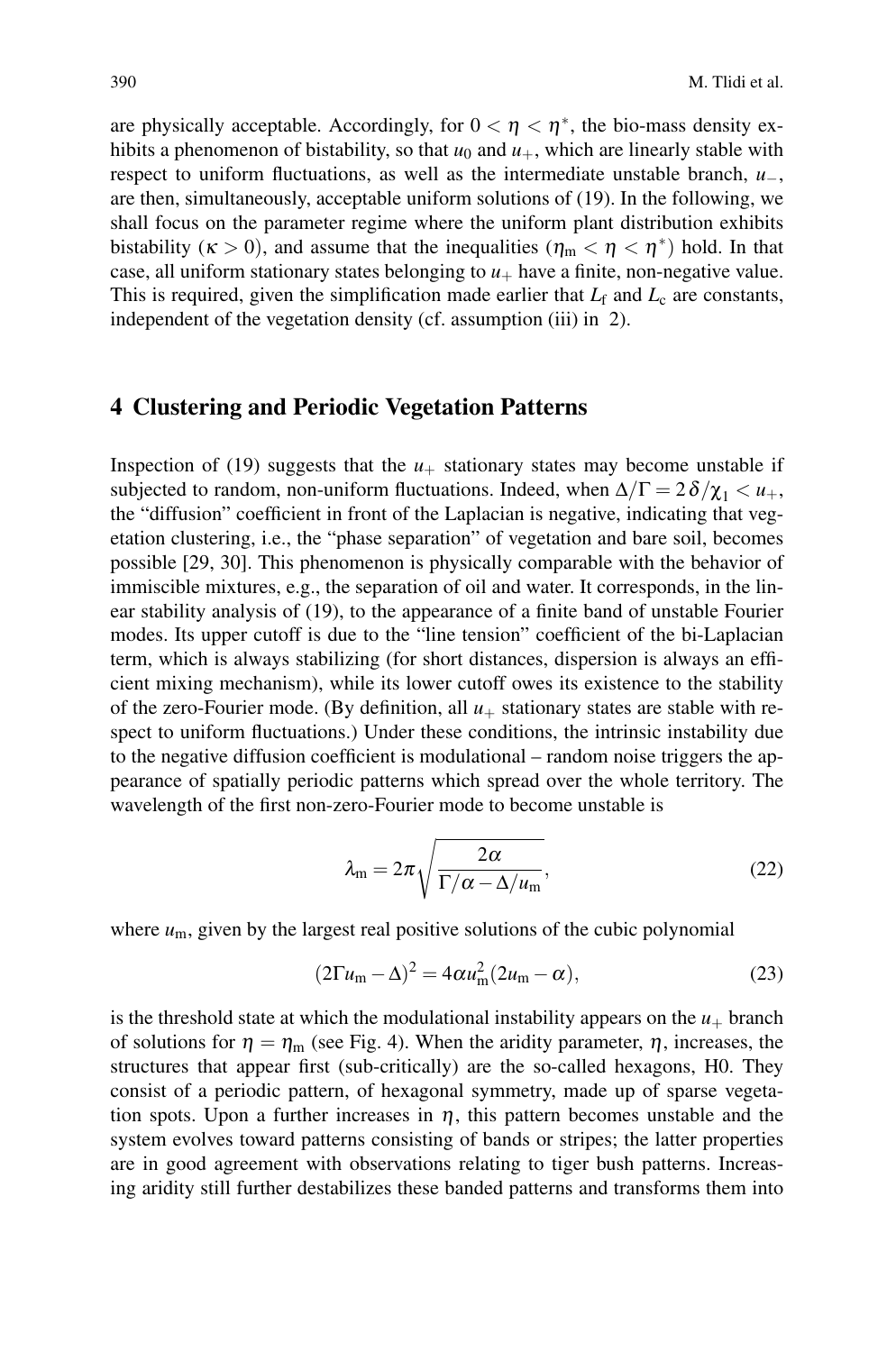

**Fig. 4** Uniform stationary bio-mass density as a function of the aridity parameter  $\eta$ , for  $\kappa = 0.5$ ,  $\Delta = 0.1$ ,  $\Gamma = 0.5$  and  $\alpha = 0.25$ . *Broken lines* correspond to unstable states. As  $\eta$  increases, at the bifurcation point  $(\eta_m, u_m)$ , the uniform branch of stationary states,  $u_+$ , becomes unstable with respect to infinitesimal fluctuations whose wavelength is given by (22). In the neighborhood of this point, sub-critical periodic vegetation patterns which are made up of spots of sparser vegetation can be found. Super-critically, they transform into stripes, and finally into periodic patterns consisting of vegetation spots separated by bare ground. The three different kinds of patterns represented have been obtained for  $\eta = -0.25, 0.1$  and 0.2, respectively. The grid is  $128 \times 128$  points. Black corresponds to the highest values of the bio-mass density. Minima are plain white. Periodic boundary conditions are used in both spatial co-ordinates

hexagonal H $\pi$  patterns which correspond to periodic distributions of vegetation spots surrounded by bare ground. These three types of 2D periodic structures are represented in Fig. 4. They have been obtained by numerically integrating (19) on a square-shaped domain with periodic boundary conditions. The initial condition used to generate these structures consists of the unstable uniform stationary solution, perturbed by noise of small amplitude. Reversing the variation of the aridity parameter shows that there exist two hysteresis loops involving striped, H0 and  $H\pi$ patterns (not represented). Published works giving nonlinear analyses [13, 31] allow for detailed calculation of the bifurcation diagrams of such periodic vegetation patterns.

#### **5 Pinning and Localized Bare Soil Spots**

Localized vegetation patterns have been described in various arid regions, notably in Africa. So far, however, they have attracted little attention, both from experimental and theoretical points of view. Such patterns are "spatially localized", in the sense that they are elemental structures (vegetation patches or holes in the vegetation cover) which have a well-defined size and which seem to be quite stable. However, in contrast to periodic patterns, they apparently have little or no tendency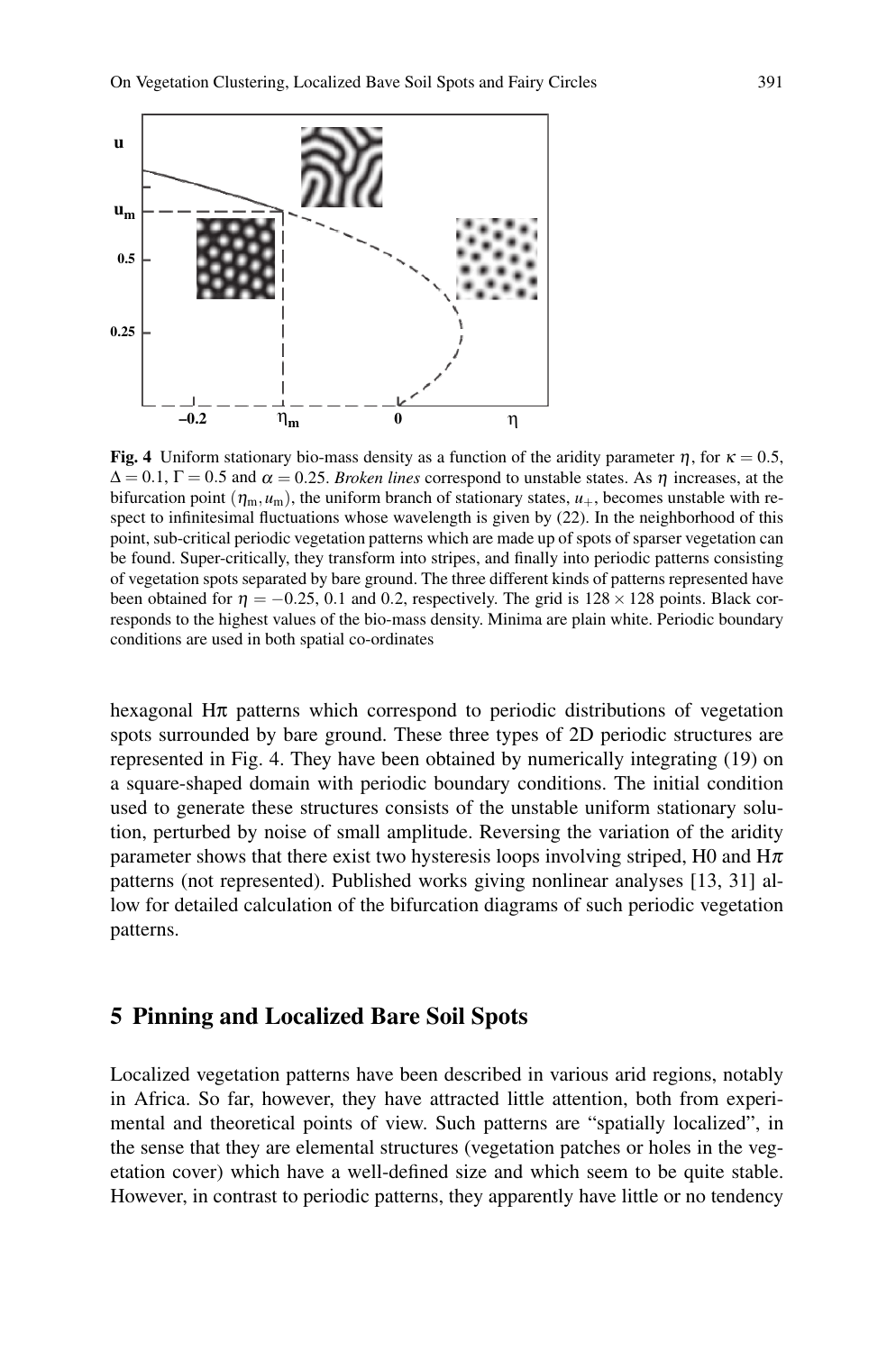to spread and to invade the whole territory accessible to them. Characteristically, they are found as isolated elements, or in the form of groups which gather a small number of elements, more or less closely. The fairy circles illustrated in Fig. 1 are striking examples belonging to this category of patterns.

On the theoretical side, spatial localization is a patterning phenomenon better known in contexts of a physico-chemical rather than biological nature. It is established that various, quite distinct, non-equilibrium reaction-diffusion systems and nonlinear optical devices, which have the common property that they exhibit modulational instability, also display pinning phenomena which generate so-called *localized structures* (LS) [32, 33, 34, 35, 36, 37, 38, 39, 40, 41]. In all these systems, the conditions under which periodic patterns and localized structures appear are closely related – dynamically speaking, in all cases, a sub-critical modulational instability underlies the pinning phenomena responsible for the appearance of localized patterns. In this section, (i) we show that the dynamics described by (19) gives rise to such pinning phenomena and, as a consequence, may account for the formation of the localized bare spots (LBS) observed, e.g., the case of fairy circles; and (ii) we present a treatment which allows us to analytically evaluate the elemental solutions of (19) corresponding to an isolated bare soil spot immersed in an otherwise uniform vegetation cover.

Mathematically, stable localized structures are homoclinic solutions (solitary waves or stationary pulses) which belong to the sub-critical domain where a uniform branch of stationary state solutions and a branch of spatially periodic solutions are both linearly stable [34]. In parameter space, this situation corresponds to the existence of a hysteresis loop. Within it, there generally exists a so-called pinning range of parameter values for which stable localized structures, connecting the uniform and the periodic solutions, can be found. Their stability is attributed to the absence of a variational principle, i.e., to the non-existence of a Lyapunov functional guaranteeing that evolution proceeds toward the state for which the functional has the smallest possible value which is compatible with the system boundary conditions. The Swift–Hohenberg equation, for example, is a paradigmatic evolution equation which admits localized structures of this kind.<sup>4</sup> Clearly, the presence of the nonlinear diffusion terms,  $u\nabla^2 u$  and  $u\nabla^4 u$ , render (19) non-variational.

Figure 5 shows some examples of localized structures obtained by numerically solving (19) for given, fixed values of the control parameters. Because of the homoclinic nature of these solutions, the number, as well as the spatial location, of the bare spots immersed in the bulk of the linearly stable uniform reference state depends on the initial condition considered. A single, isolated stationary bare spot is shown in Fig. 5(a). The spatial profile of the bio-mass density surrounding the central bare spot exhibits a decaying spatial oscillation which produces the concentric rings seen in the Fig. 5 (see also Fig. 7). This oscillatory tail connects the uniformly vegetated state to the central spot of sparser vegetation. To a first approximation, its characteristics (wavelength and maximal amplitude) are those ofthe periodic solution

<sup>&</sup>lt;sup>4</sup> It is noteworthy that LS do not require a commutation process between distinct uniform stationary states [35].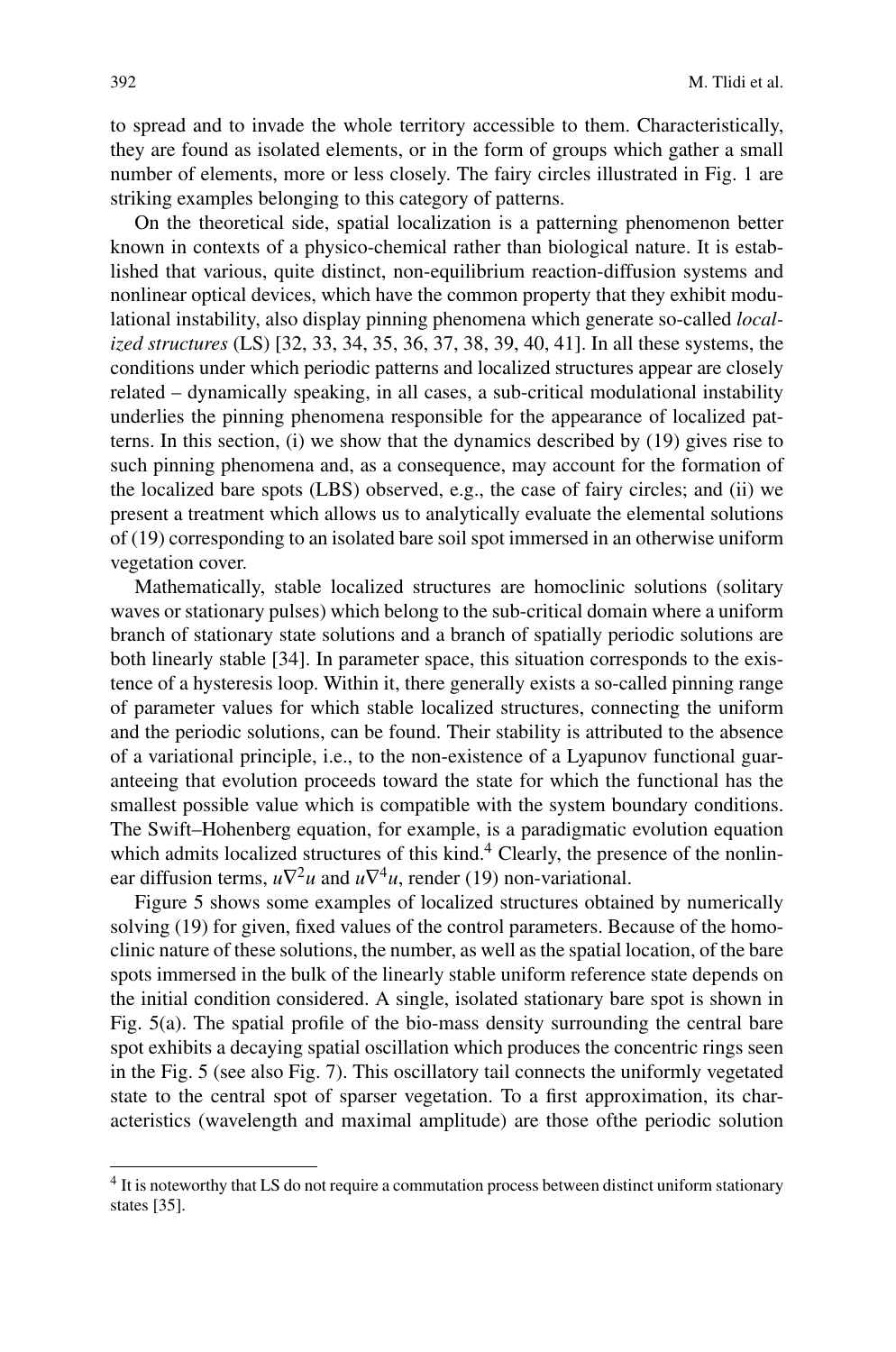

**Fig. 5** Sample of localized bare spots surrounded by the uniformly vegetated state  $u_s = (\kappa + \kappa)^2$  $\sqrt{\kappa^2-4\eta}$ /2, obtained from numerical simulations of the model (19). Parameters are  $\kappa = 0.5$ ,  $\Delta = 0.1$ ,  $\Gamma = 2\alpha = 0.5$  and  $\eta = -0.025$ . (a) Single bare spot, (b) three LBSs (c) random distribution of LBS. The grid is  $256 \times 256$  points. Black corresponds to the highest values of the phyto-mass density. Minima are plain white. Periodic boundary conditions are used in both spatial co-ordinates

corresponding to the same parameter values. Figure 5(b) shows a pattern consisting of three localized bare spots, of which one is an isolated structure and two form a bound state. In Fig. 5(c), a pattern consisting of randomly distributed isolated and bound bare spots has been obtained.

Amplitude equations describing the space–time evolution of a slow unstable mode, derived in the framework of weakly–nonlinear regime, cannot describe localized structures. This approach does not take into account the non-adiabatic effects that involve the fast spatial scales which are responsible for the stabilization of LSs [33]. In recent years, considerable progress has been realized in the understanding of these structures. Analytical localized structures are relatively well understood in the 1D setting. The existence of localized structures in the Swift–Hohenberg model has been found by using functional analysis methods [42] and a dynamical system approach [43, 44, 45]. More recently, the computation of small and large spatial scales, by going beyond all orders of the usual multiple-scale expansion, allows us to construct the bifurcation diagram of localized structures [46]. However, analytical methods in 2D are still largely unexplored, and most of the results are obtained by numerical simulations.

A single stationary bare spot solution of (19) can be written in the form  $u(r)$  =  $U(r) + u_+$ , where  $U(r)$  is the deviation from the uniform stationary state,  $u_+$ . The stability of the bare spot solution is determined by the spectrum of the linear operator *L*, defined by

$$
L[U(r) + u_+] = L(u_+) + \mathcal{M}[u_+, U(r)]U(r),
$$

with

$$
L(u_+) = -\eta + 2\kappa u_+ - 3u_+^2 + (\Delta - \Gamma u_+) \nabla^2 - \alpha u_+ \nabla^4, \tag{24}
$$

$$
\mathcal{M}[u_+, U(r)] = (\kappa - 3u_+) - U(r) - \Gamma \nabla^2 - \alpha \nabla^4. \tag{25}
$$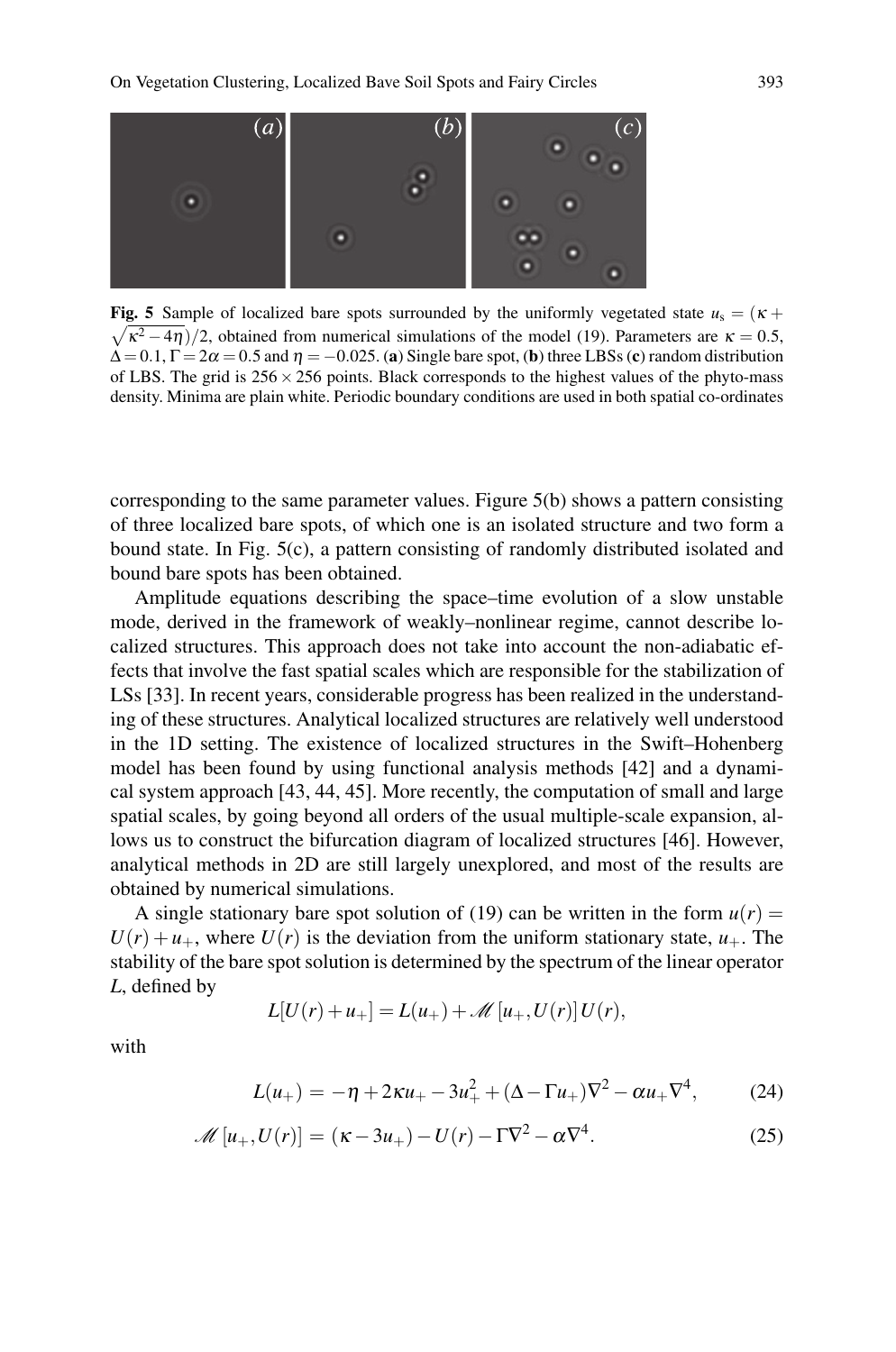A single LBS is a radially symmetric solution,  $u(x, y) = u(r)$ , of (19). We can then replace the Laplacian operator by  $\nabla^2 = \partial_{rr}^2 + (1/r)\partial_r$ . We consider the following boundary conditions:  $u|_{r=+\infty} = u_+$ ,  $\partial_r u|_{r=0} = 0$ ,  $\partial_r u|_{r=+\infty} = 0$  and  $\partial_r^3 u|_{r=0} = 0$ . The solution of the linear problem is

$$
u(r) = u_{+} + \Re\{A \exp(i\theta)K_0[(\omega + i\omega)r]\},
$$
 (26)

where

$$
\overline{\omega} + i\omega = \sqrt{-\xi_1 + i\xi_2},\tag{27}
$$

with

$$
\xi_1 = [(\Delta/u_+) - \Gamma]/(2\alpha)
$$
, and  $\xi_2 = \sqrt{(3u_+^2 + \eta - 2\kappa u_+)/(\alpha u_+) - \xi_1^2}$ . (28)

The Bessel function *K*<sup>0</sup> describes the decaying oscillations at large distance from the center of the bare spot. The bare spots are calculated in the following manner. First, we integrate (19) with  $\partial_t u = 0$ , from  $r = 10^{-8}$  to  $r_1 = 1$ , using the initial conditions:  $u(r)|_{r=r_0} = B$ ,  $\partial_r^2 u|_{r=r_0} = C$  and  $\partial_r u|_{r=r_0} = \partial_r^3 u|_{r=r_0} = 0$ . Then we solve the (19) with  $\partial_t u = 0$  from  $r = r_1$  to  $r = L$ , with  $L = 100$  for the initial condition of (26). The parameters  $A, B, C$  and  $\theta$  are determined numerically by matching the solution obtained at  $r = r_1$ . The procedure of the calculation is the shooting method. This calculation allows us to draw the bifurcation diagram (see Fig. 6), where we plot the homogeneous steady state together with the minimum values of the bare spot. The spot branch of solutions emerges from the uniformly vegetated state,  $u_+$ , at the bifurcation point  $(\eta_m, u_m)$  associated with the modulational instability.



**Fig. 6** Bifurcation diagram. The solid (*dotted*) line represents the stable (unstable) solutions. As the aridity parameter increases, the upper uniformly vegetated state (HSS) becomes unstable at the bifurcation point  $(\mu_m, u_m)$ . From this instability point, a branch of localized bare spots (BLS) emerges sub-critically. Here  $\kappa = 0.5$ ,  $\Delta = 0.1$ ,  $\Gamma = 2\alpha = 0.5$ , and  $\eta = -0.025$ . The *black circles* indicate the minimum of LBS obtained from the numerical simulations of the model (19). The agreement between the two method is excellent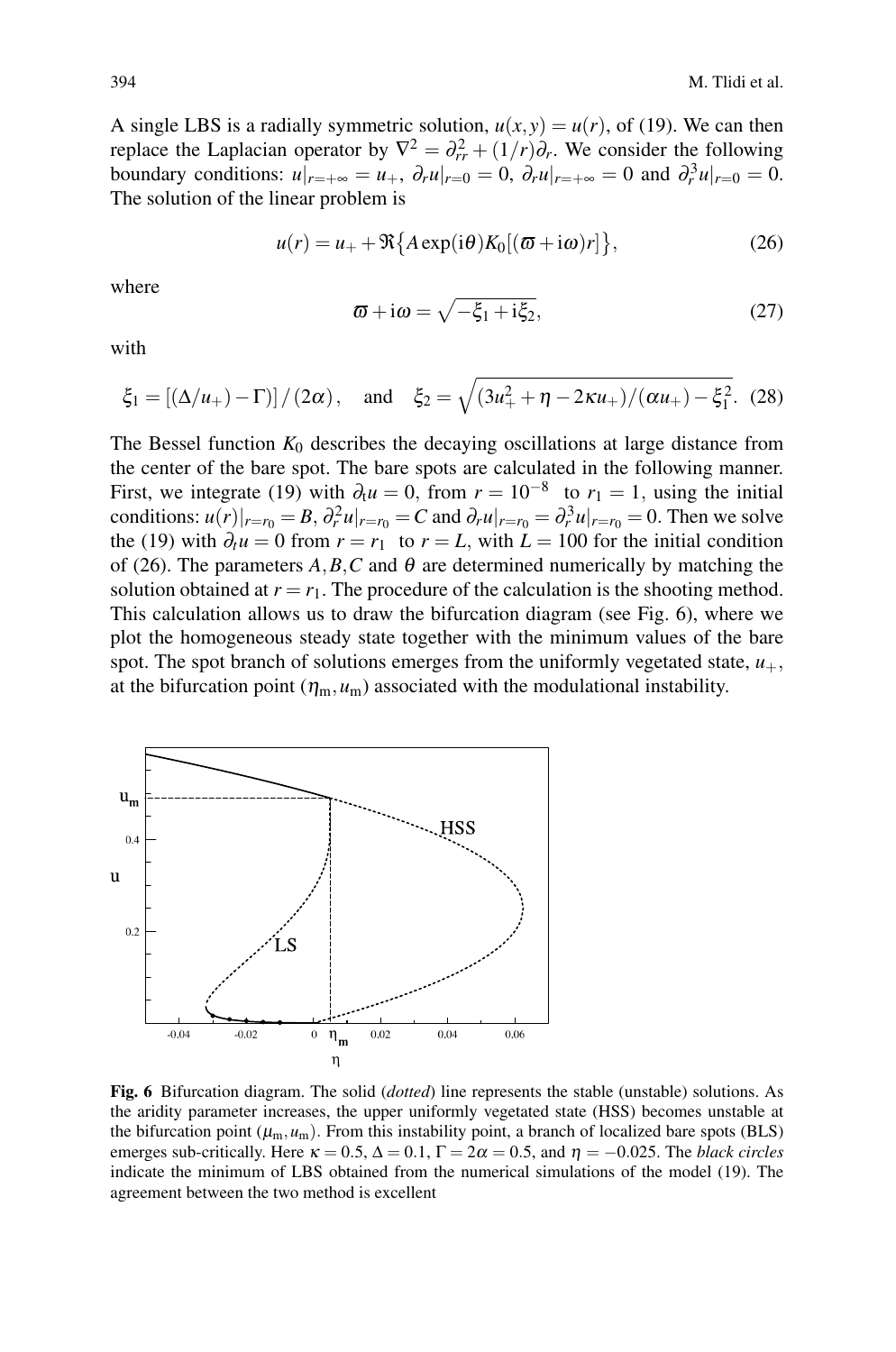### **6 Attractive/Repulsive Interactions Between Bare Spots**

We have seen that (19) admits bare spot solutions that either can be spatially independent, or, if they are close enough, can interact through their overlapping tails to form bound states. In this section, we study the properties of these bound states in the case of two LBSs interacting in 2D space. An analytical expression, in terms of integrals of Bessel functions, is derived for the interaction forces between two separate localized bare spots. The interaction will initiate motion of the LBSs until they reach a stable equilibrium position. We show that there exist several equilibrium positions and that the system selects one of these states, depending on the initial distance between the two localized spots. On the other hand, numerical simulations reveal that two localized bare spots may loose their stability under their mutual interaction, giving rise to a periodic distribution of bare spots forming an hexagonal lattice.

Figure 7 shows two situations which are representative of the behaviors which may be observed when two LBSs interact. In order to analyze them, let us first rewrite (19) as:



**Fig. 7** Interaction between two LBSs. (**a**) and (**b**) are obtained for the same values of parameters. They differ only in the initial distance between the LBSs. (**c**) and (**d**) are, respectively, the crosssections taken from (**a**) and (**b**) and passing through the center, along the *x*-direction. Parameters are  $\kappa = 0.5, \Delta = 0.1, \Gamma = 2\alpha = 0.5$  and  $\eta = -0.025$ . The grid is 256 × 256 points. Black corresponds to the highest values of the phyto-mass density. Minima are plain white. Periodic boundary conditions are used in both spatial co-ordinates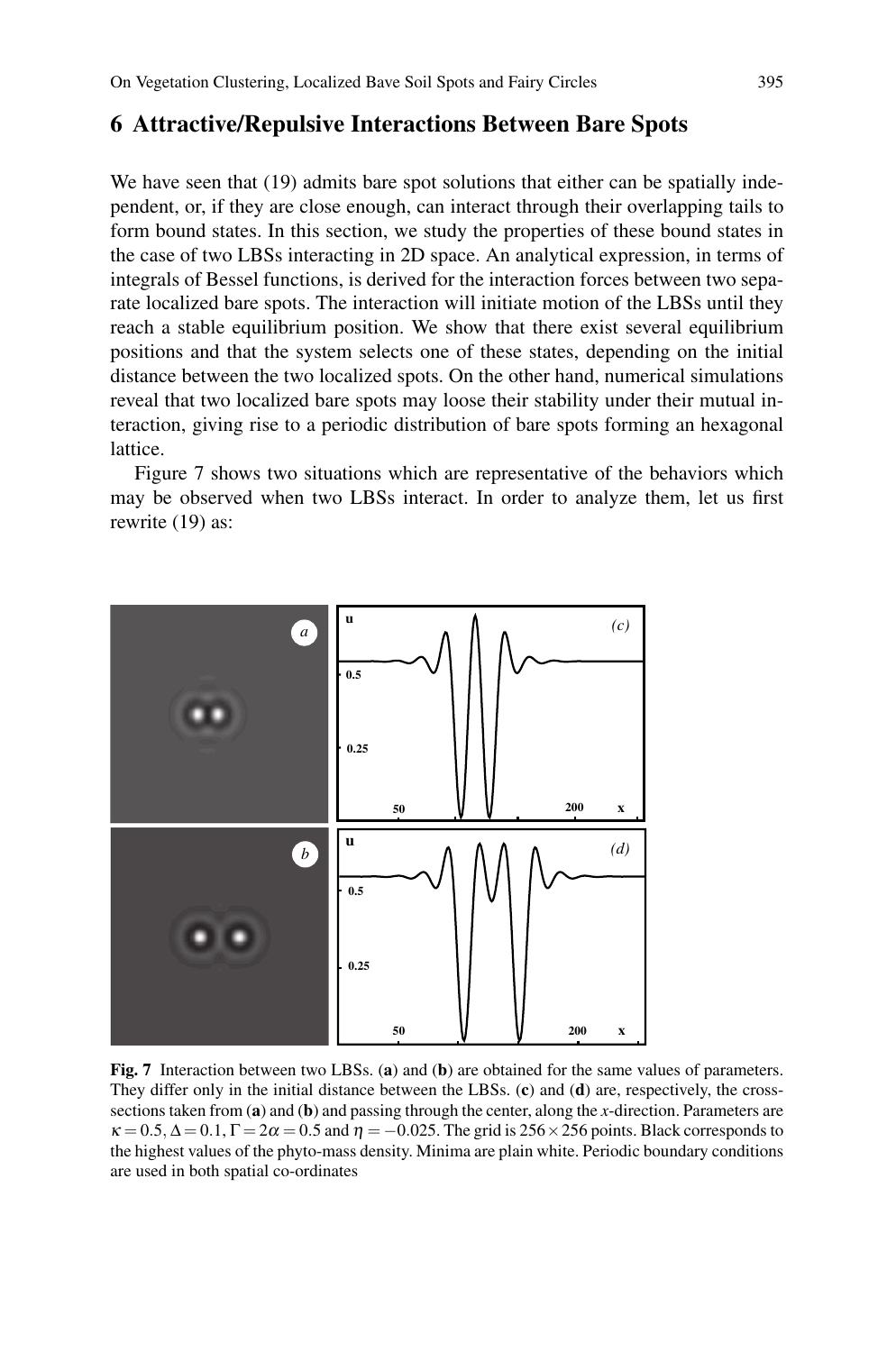$$
\partial_t u = F[u],
$$
  
 
$$
F(u) = \Delta \nabla^2 u - \eta u + \kappa u^2 - u^3 - u(\Gamma \nabla^2 u + \alpha \nabla^4 u).
$$
 (29)

In the following, we consider two bare spots that can interact through their oscillatory tails. The asymptotic form of the tail is described by a modified Bessel function (26) that decays at large distances from the centre of the localized bare spot. When they are excited sufficiently close to each another, they exert mutual forces due to the overlapping of their tails. We will see that these interaction forces can be either attractive or repulsive, depending on the initial distance between the bare spots. In the following, we calculate these interaction forces analytically for the case of weak overlap, which means that the two bare spots are well separated.

Let us choose the co-ordinate system in such a way that its origin is located at the mid-point between two spots, i.e., at equal distance from each of them. Let the center of mass of each of the bare spots be on the axis  $x$ , so that their minima are located at the points (−*R*/2,0) and (0,*R*/2) along the *x*-direction, where *R* is the distance between them (Fig. 8). We look for a solution of (19) in the form of a slightly perturbed linear superposition of two spots:

$$
U(\mathbf{r},t) = U_1(\mathbf{r}) + U_2(\mathbf{r}) + \varepsilon \delta U(\mathbf{r},t) \quad \text{where} \quad U_{1,2}(\mathbf{r}) = U(|\mathbf{r} - \mathbf{R}_{1,2}|). \tag{30}
$$

The positions of the localized solutions,  $\mathbf{R}_{1,2}(t) = (X_{1,2}, Y_{1,2})^{\mathrm{T}}$ , evolve on the slow time scale  $\partial_t \mathbf{R}_{1,2}(t) = \mathcal{O}(\varepsilon)$ . Substituting this expansion into (19) and collecting first-order terms in  $\varepsilon$ , we obtain

$$
\left[\partial_t - L(U_1 + U_2 + u_+)\right] \delta U = \nabla U_1 \cdot \partial_t \mathbf{R}_1 + \nabla U_2 \cdot \partial_t \mathbf{R}_2 + F(U_1 + U_2 + u_+). \tag{31}
$$

To solve (31), it is necessary to satisfy a solvability condition, viz. the right side of (31) should be orthogonal to the null eigenfunctions of the adjoint operator  $L^{\dagger}(U_1 + U_2 + u_+)$ , which can be approximated by the neutral (often called Goldstone) translational modes,  $\mathbf{v}_1 = (v_{1x}, v_{1y})^\text{T}$  and  $\mathbf{v}_2 = (v_{2x}, v_{2y})^\text{T}$  of  $L^{\dagger}(U_1 + u_+)$ and  $L^{\dagger}(U_2 + u_+)$ , respectively. The solvability condition reads



**Fig. 8** Schematic plot of two bare spots located at the points (−*R*/2,0) and (0,*R*/2) along the *x*-direction. The black circles indicate the tails of the LBSs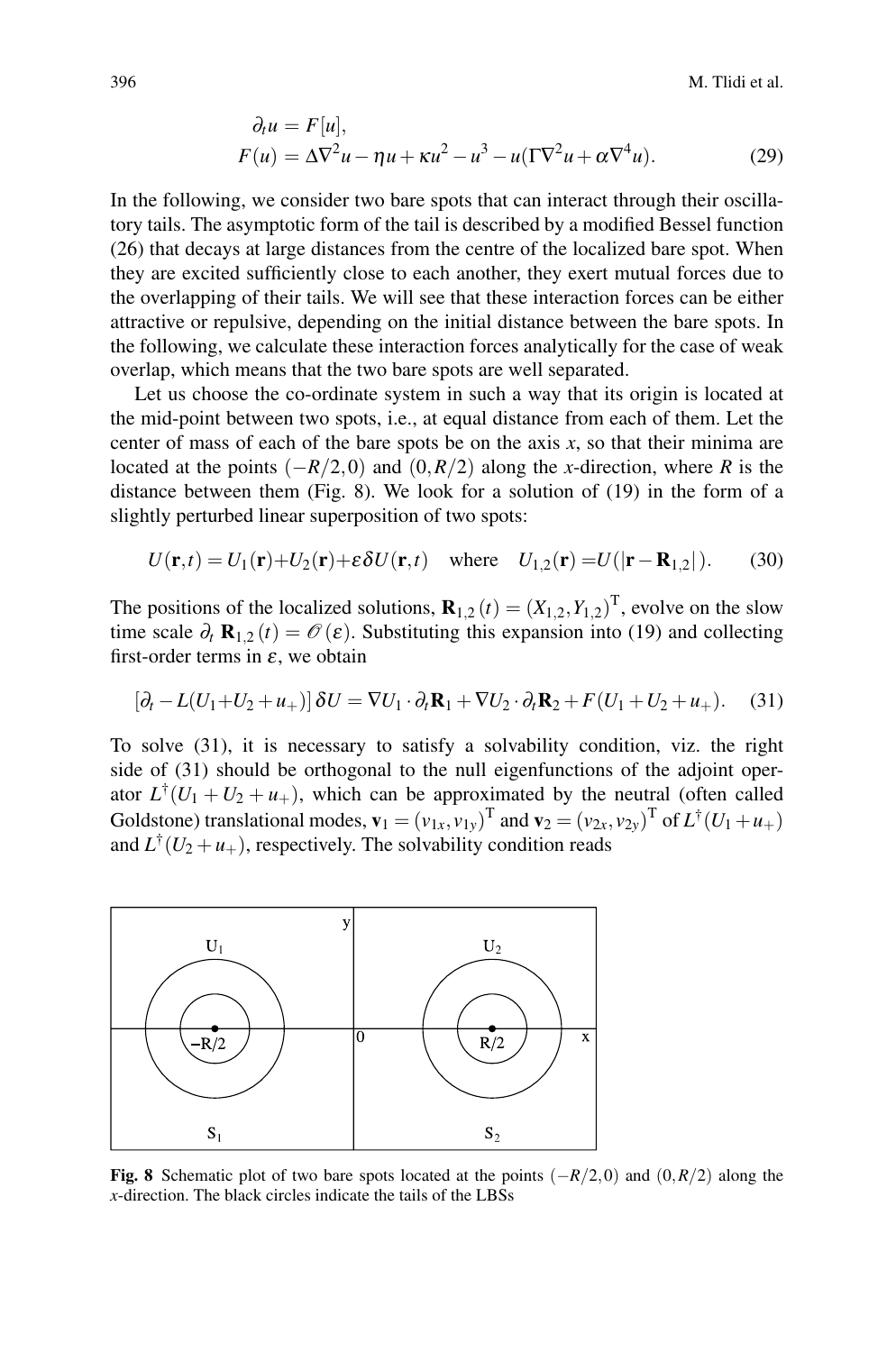On Vegetation Clustering, Localized Bave Soil Spots and Fairy Circles 397

$$
\frac{1}{2}\partial_t \mathbf{R}_1 \int_S \mathbf{v}_k \cdot \nabla U_1 d\mathbf{r} + \frac{1}{2}\partial_t \mathbf{R}_2 \int_S \mathbf{v}_k \cdot \nabla U_2 d\mathbf{r} = -\int_S \mathbf{v}_k F(U_1 + U_2 + u_+) d\mathbf{r}, \quad (32)
$$

with  $k = 1, 2$ . The integrals appearing in (32) are taken over the whole plane  $S =$  $\Re \times \Re \equiv (x, y)$ . To perform the integration over this plane, we decompose it into two half planes, namely,  $S_1 = \mathfrak{R}^- \times \mathfrak{R}$  and  $S_2 = \mathfrak{R}^+ \times \mathfrak{R}$  (see Fig. 8)

$$
\int_{S} \mathbf{v}_{k} F \left( U_{1} + U_{2} + u_{+} \right) d\mathbf{r} = \int_{S_{1}} \mathbf{v}_{k} F \left( U_{1} + U_{2} + u_{+} \right) d\mathbf{r} + \int_{S_{2}} \mathbf{v}_{k} F \left( U_{1} + U_{2} + u_{+} \right) d\mathbf{r}.
$$
\n(33)

In the half plane  $S_1$ , where the bare spot solution  $U_2$  is small, we can apply the following first-order expansion:

$$
F(U_1 + U_2 + u_+) \approx F(U_1 + u_+) + L(U_1 + u_+)U_2 = L(U_1 + u_+)U_2.
$$
 (34)

Similarly, in the half-plane  $S_2$ , where the bare spot solution  $U_1$  is small,

$$
F(U_1 + U_2 + u_+) \approx F(U_2 + u_+) + L(U_2 + u_+)U_1 = L(U_2 + u_+)U_1.
$$
 (35)

Then (32) reads

$$
\xi \partial_t \mathbf{R}_1 = -\int_{S_1} \mathbf{v}_1 L^{\dagger} \left( U_1 + u_+ \right) U_2 \, \mathrm{d} \mathbf{r},\tag{36}
$$

and

$$
\xi \partial_t \mathbf{R}_2 = -\int_{S_2} \mathbf{v}_2 L^{\dagger} \left( U_2 + u_+ \right) U_1 \, \mathrm{d} \mathbf{r},\tag{37}
$$

with

$$
\xi = \frac{1}{2} \int_{S} \mathbf{v}_{1} \cdot \nabla U_{1} \, d\mathbf{r} = \frac{1}{2} \int_{S} \mathbf{v}_{2} \cdot \nabla U_{2} \, d\mathbf{r}.
$$
 (38)

Subtracting (36) from (37), we get the equation for the time evolution of the distance between the spots:

$$
\xi \,\partial_t \mathbf{R} = -\int_{S_2} \mathbf{v}_2 L^{\dagger} (U_2 + u_+) U_1 \, \mathrm{d}\mathbf{r} + \int_{S_1} \mathbf{v}_1 L^{\dagger} (U_1 + u_+) U_2 \, \mathrm{d}\mathbf{r},\tag{39}
$$

where  $\mathbf{R} = \mathbf{R}_2 - \mathbf{R}_1$ . Since  $\mathbf{v}_{1,2}$  are the eigenfunctions of  $L^{\dagger}$  ( $U_{1,2} + u_+$ ) with the zero eigenvalue, we have

$$
\int_{S} U_{1} L^{\dagger} (U_{2} + u_{+}) \mathbf{v}_{2} d\mathbf{r} = 0 = \int_{S} \mathbf{v}_{2} L (U_{2} + u_{+}) U_{1} d\mathbf{r}
$$
\n
$$
= \int_{S_{1}} \mathbf{v}_{2} L (U_{2} + u_{+}) U_{1} d\mathbf{r} + \int_{S_{2}} \mathbf{v}_{2} L (U_{2} + u_{+}) U_{1} d\mathbf{r}, \quad (40)
$$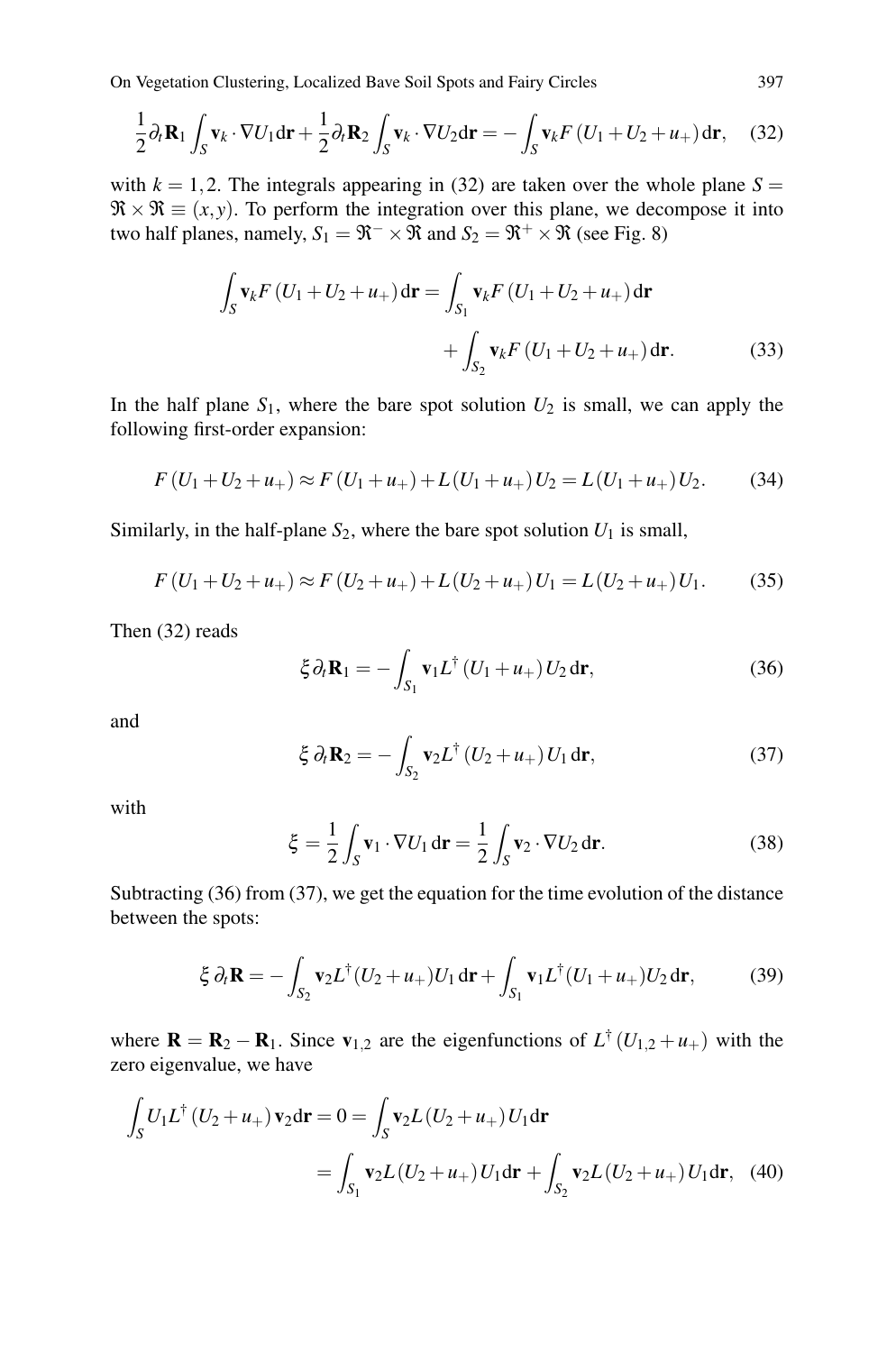398 M. Tlidi et al.

$$
\int_{S} U_{2} L^{\dagger} (U_{1} + u_{+}) \mathbf{v}_{1} d\mathbf{r} = 0 = \int_{S} \mathbf{v}_{1} L (U_{1} + u_{+}) U_{2} d\mathbf{r}
$$
\n
$$
= \int_{S_{1}} \mathbf{v}_{1} L (U_{1} + u_{+}) U_{2} d\mathbf{r} + \int_{S_{2}} \mathbf{v}_{1} L (U_{1} + u_{+}) U_{2} d\mathbf{r}.
$$
 (41)

Using the relations (40) and (41), (39) becomes

$$
\xi \partial_t \mathbf{R} = \int_{S_2} \mathbf{v}_1 L (U_1 + u_+) U_2 \, \mathrm{d} \mathbf{r} - \int_{S_1} \mathbf{v}_2 L (U_2 + u_+) U_1 \, \mathrm{d} \mathbf{r}.
$$
 (42)

Since  $U_1(U_2)$  is small in  $S_2(S_1)$ , (42) can be approximated by

$$
\xi \partial_t \mathbf{R} = \int_{S_2} \left[ \mathbf{v}_1 L(u_+) U_2 - U_2 L(u_+) \mathbf{v}_1 \right] d\mathbf{r}
$$

$$
- \int_{S_1} \left[ \mathbf{v}_2 L(u_+) U_1 - U_1 L(u_+) \mathbf{v}_2 \right] d\mathbf{r}, \tag{43}
$$

where the self-adjoint linear operator  $L(u_+)$  is defined by (24) and  $L(u_+) \mathbf{v}_1 = O(\varepsilon^2)$ in  $S_2$  while  $L(u_+)v_2 = O(\varepsilon^2)$  in  $S_1$ . Using this equation, we get

$$
\xi \partial_t \mathbf{R} = (\Delta - \Gamma u_+) (\mathbf{I}_1 - \mathbf{I}_2) + \alpha u_+ (\mathbf{J}_1 - \mathbf{J}_2) = \mathbf{F},
$$
\n(44)

with

$$
\mathbf{I}_{1,2} = \int_{S_{1,2}} \left[ \mathbf{v}_{1,2} \nabla^2 U_{2,1} - U_{2,1} \nabla^2 \mathbf{v}_{1,2} \right] d\mathbf{r},\tag{45}
$$

$$
\mathbf{J}_{1,2} = \int_{S_{1,2}} \left[ \mathbf{v}_{1,2} \nabla^4 U_{2,1} - U_{2,1} \nabla^4 \mathbf{v}_{1,2} \right] d\mathbf{r}.
$$
 (46)

Using Green's identities and the symmetry properties  $U(-r) = U(r)$  and  $\mathbf{v}(-r) =$  $-\mathbf{v}(r)$ , the integrals (45) and (46) over the half-planes  $S_k$ ,  $k = 1, 2$ , can be transformed into the following integrals over the line  $x = 0$  separating these two halfplanes:

$$
\mathbf{I}_{k} = (-1)^{k} \int_{-\infty}^{\infty} \left[ \frac{\mathrm{d}}{\mathrm{d}x} \left( \mathbf{v}_{k} U_{k} \right) \right]_{x=0} \mathrm{d}y = -\nabla_{\mathbf{R}} \bar{I}_{k}, \tag{47}
$$

$$
\mathbf{J}_k = 2(-1)^k \int_{-\infty}^{\infty} \left[ \frac{\mathrm{d}}{\mathrm{d}x} \left( U_k \nabla^2 \mathbf{v}_k + \mathbf{v}_k \nabla^2 U_k \right) \right]_{x=0} \mathrm{d}y = -\nabla_\mathbf{R} \bar{J}_k,\tag{48}
$$

where

$$
\bar{I}_k = 2(-1)^k \int_{-\infty}^{\infty} (\nu_{kx} U_k)_{x=0} \, dy,\tag{49}
$$

$$
\bar{J}_k = 4(-1)^k \int_{-\infty}^{\infty} \left( U_k \nabla^2 v_{kx} + v_{kx} \nabla^2 U_k \right)_{x=0} dy.
$$
 (50)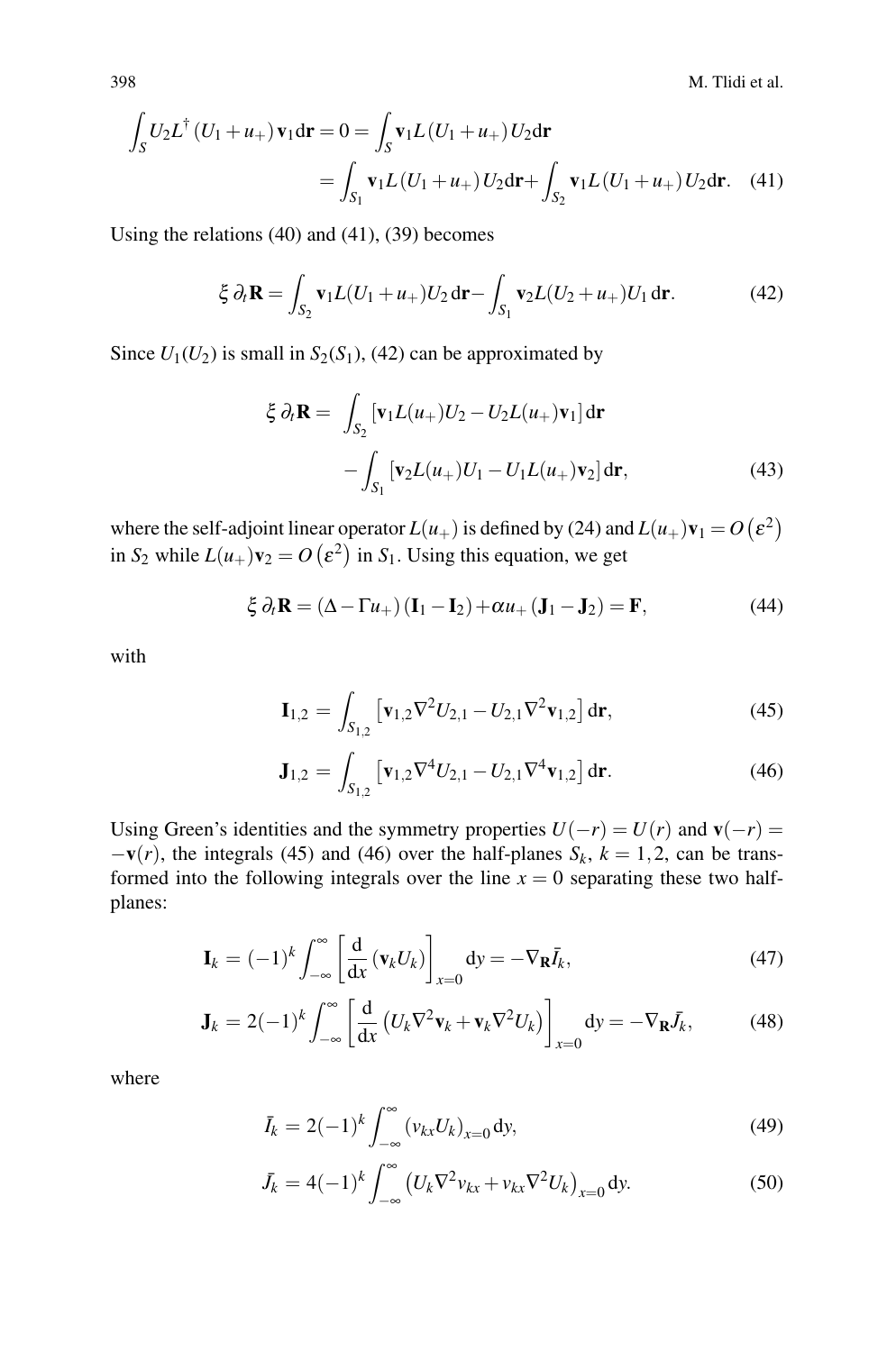According to (47) and (48), (44) can be rewritten in the following gradient form:

$$
\xi \partial_t \mathbf{R} = -\nabla_{\mathbf{R}} \mathscr{U}(R),\tag{51}
$$

with the potential function

$$
\mathscr{U}(R) = (\Delta - \Gamma u_+) (\bar{I}_1 - \bar{I}_2) + \alpha u_+ (\bar{J}_1 - \bar{J}_2). \tag{52}
$$

Finally, we note that the integrals appearing in  $(45)$ , $(46)$ , $(47)$ , $(48)$ , $(49)$ , and  $(50)$ have the symmetry properties  $I_2 = -I_1$ ,  $J_2 = -J_1$ ,  $\overline{I}_2 = -\overline{I}_1$  and  $\overline{J}_2 = -\overline{J}_1$ , which express the fact that the velocities of the two spots have opposite signs,  $\partial_t \mathbf{R}_2(t)$  =  $-\partial_t \mathbf{R}_1(t)$ .

In order to calculate the interaction force of two bare spots, we substitute the asymptotic relations for  $U_k$  and  $\mathbf{v}_k$ , in terms of the modified Bessel functions, into  $(47)$  and  $(48)$  and perform the integration. The plot of the interaction force,  $F$ , versus the half-distance,  $R/2$ , between the centers of the two bare spots is shown in Fig. 9. This function shows a decaying oscillation, as predicted from the linear analysis. The equilibrium positions  $R_1$ ,  $R_2$  and  $R_3$  correspond to a separation where the interaction force between the two spots vanishes, i.e.,  $F = 0$ . The two spots are bound together by the interaction forces. The equilibrium positions  $R_1$  and  $R_2$  are stable, while  $R_3$  is unstable. If the initial distance,  $d$ , between two spots is such that  $R_0 < d < R_1$ , the system will evolve toward the formation of two spots separated by a distance  $R_1$ . When *d* is larger than  $R_2$ , they will reach the equilibrium position  $R_3$ . Note, however, that the origin of position  $R_0/2$  in Fig. 9 is calculated numerically by a direct integration of (19). The position *R*<sup>0</sup> corresponds to the critical initial distance between spots, and below it, only one spot survives. This means they merge



**Fig. 9** Interaction force as a function of half-distance between two localized bare spots. Parameters are  $\kappa = 0.5$ ,  $\Delta = 0.1$ ,  $\Gamma = 2\alpha = 0.5$ , and  $\eta = -0.025$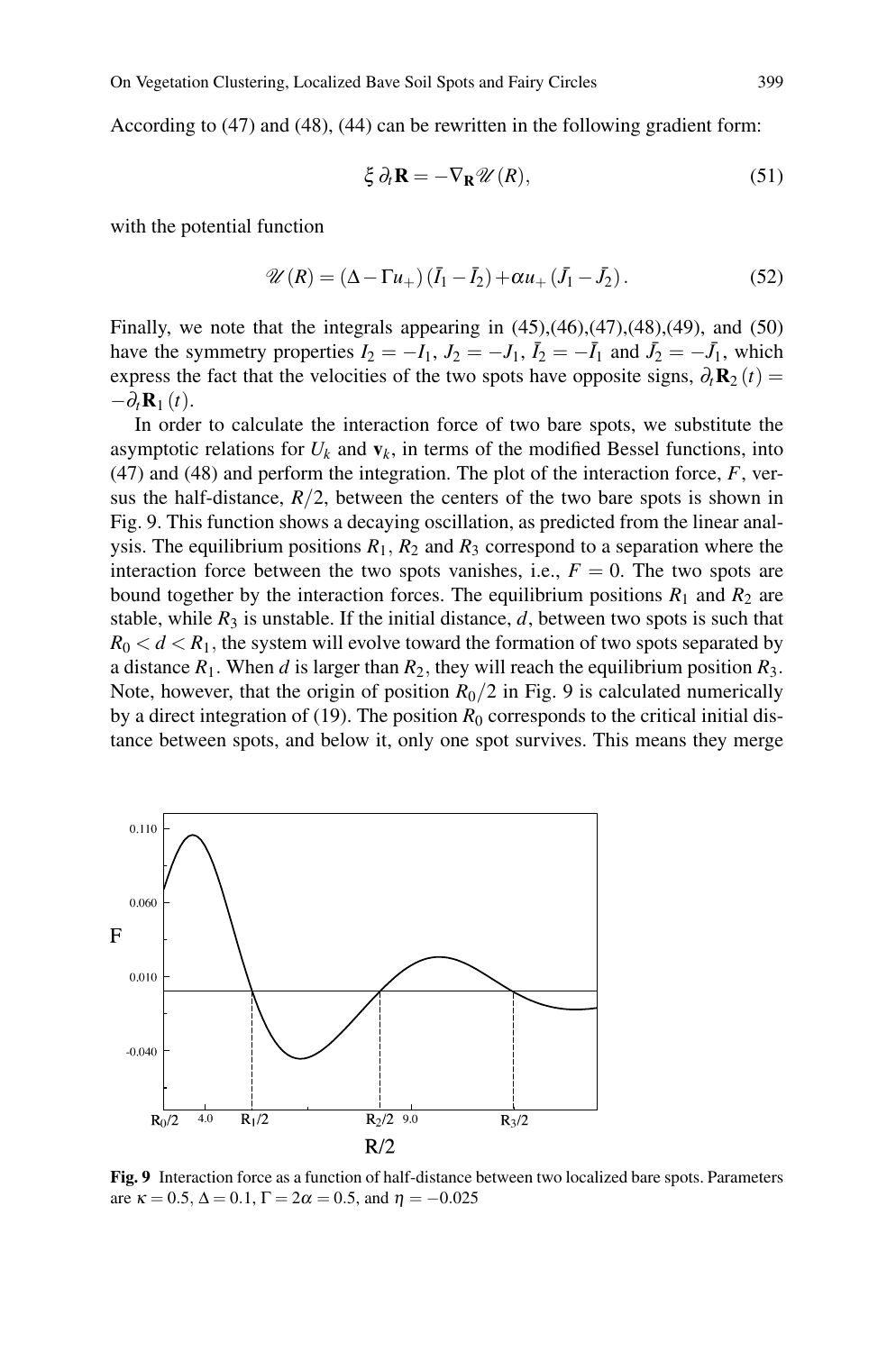

**Fig. 10** Transition toward the formation of a periodic distribution of bare spots induced by the interaction between two localized bare spots. Note that the single LBS remains stable for a long time. Minima are plain white and the grid is  $256 \times 256$  points. Parameters are  $\kappa = 0.5$ ,  $\Delta = 0.1$  and  $\eta = -0.01$  ( $t_i = t_{i-1} + 50$ , with  $t_1 = 20$ )

if  $d < R_0$ , and only a single spot is formed. Due to the space oscillation of the tails, the interaction force alternates between attraction and repulsion, depending on the initial distance between the two bare spots.

When the branch of spot solutions coincides with the bare state (see Fig. 6), then the minimum of the spot is zero. In that case, the interaction forces between two well-separated spots will destabilize the dynamics of the system toward the formation of a periodic distribution of bare spots which will occupy the whole space available on the ground. This feature is illustrated in Fig. 10. The time evolution shows that the two LBSs become unstable under their mutual interaction, and a periodic pattern is selected in late stage evolution of the system (Fig. 10).

#### **7 Conclusions**

We have presented a model and nonlinear analysis which account for the clustering behaviors of arid vegetation ecosystems, the formation of localized bare soil spots (sometimes also called fairy circles) in these systems and the attractive or repulsive interactions governing their spatio-temporal evolution. The bare spots can be either spatially independent, self-organized, or randomly distributed. They form under conditions that are favorable to modulational instability, leading to the patterning. More precisely, they are generated in the regime where a periodic vegetation pattern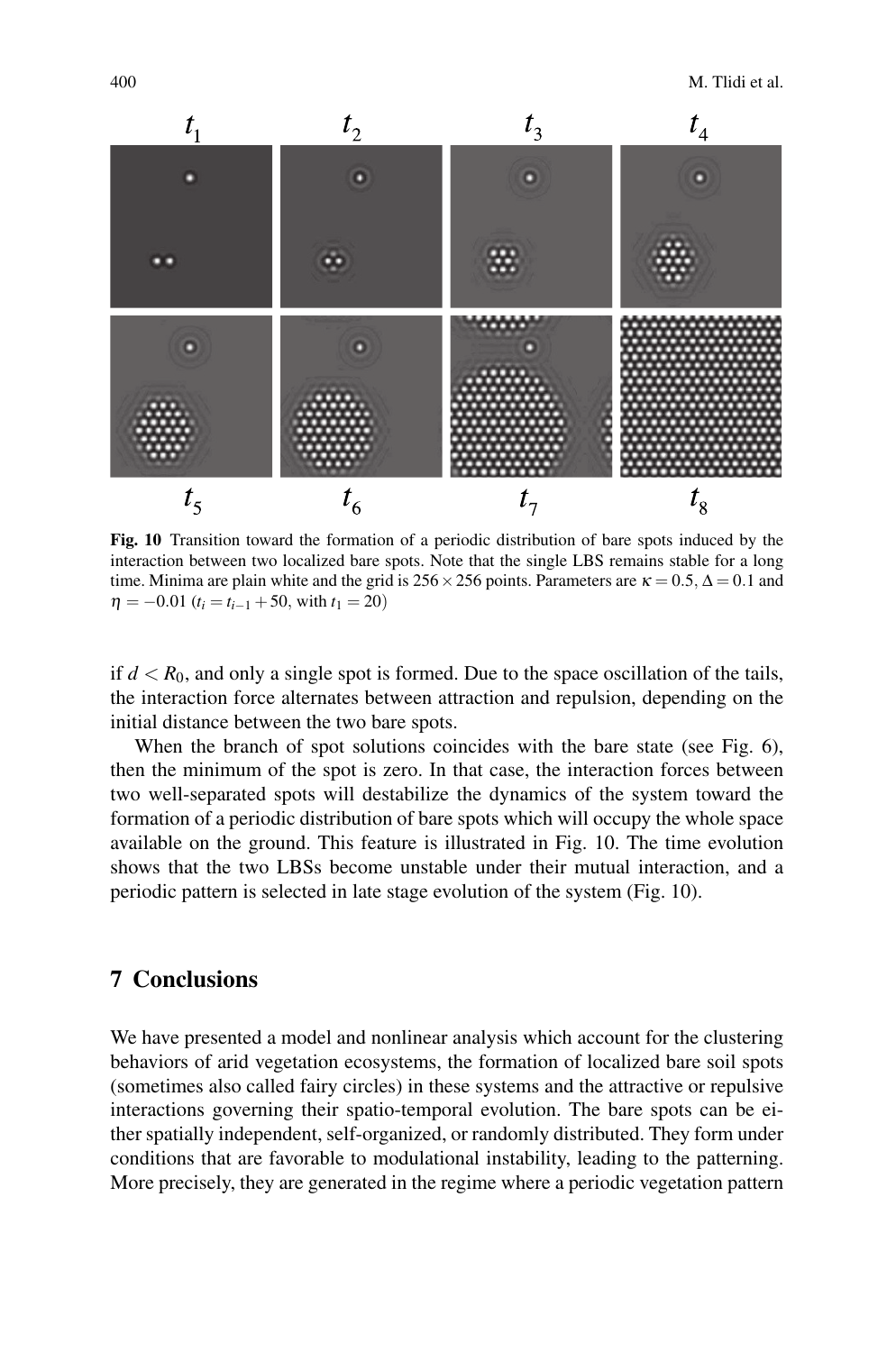and a uniform plant distribution co-exist for given, fixed values of the switching parameter  $\mu$ . They correspond to a spatial compromise between a homogeneous plant distribution and hexagonal patterns that consist of a uniform vegetation cover regularly punctuated with bare soil areas.

The interaction between two bare spots in 2D systems has been clarified. When the distance between them is large, bare spots do not interact. They form an isolated stationary structure. However, if they are close one to another, they will interact through their overlapping tails. The interaction will cause the bare spots to move until they reach a stable equilibrium position. We have shown that there exist several equilibrium positions. The system selects one of these positions, depending on the initial distance between the two localized spots.

The half-height width of a 2D LBS corresponds approximately to half the wavelength at the modulational instability,  $\lambda_{m}/2$ . The wavelength is explicitly given by a simple relation  $(22)$ , where  $u_m$  is the solution of  $(23)$ . The size of fairy circles ranges from 2 to 10 m [16]. The spatial scale for (19) is the inter-plant competition range. This value is estimated to be of the order of 2 m. The half-height width of a 2D LBS is of the order of three- dimensionless spatial units, and so is of order 6 m. This value is consistent with field observations.

**Acknowledgments** We are grateful to N. Barbier, P. Couteron, O. Lejeune, D. Turaev, M. Wolfrum and S. Zelik for useful discussions. This research is supported, in part, by the *Fonds National de la Recherche Scientifique* (Belgium).

### **References**

- 1. P. Greig-Smith, J. Ecol. **67**, 755 (1979).
- 2. For a survey of this phenomenon, see e.g. Catena. 1999. *The significance of Soil, Water and Landscape Processes in Banded Vegetation Patterning.* **37**, Special Issue, C. Valentin and J. Poesen (Editors). D. J. Tongway, C. Valentin and J. Seghieri, *Banded Vegetation Patterning in Arid and Semiarid Environments*, (Springer-Verlag, New York, 2001).
- 3. R. Lefever and O. Lejeune, Bull. Math. Biol. **59**, 263 (1997).
- 4. O. Lejeune, P. Couteron, and R. Lefever, Acta Oecologica **20**, 171 (1999).
- 5. R. Lefever, O. Lejeune, and P. Couteron, in: *Mathematical Models for Biological Pattern Formation.* IMA Volumes in Mathematics and its Applications, Frontiers in Applied Mathematics Series **121**, edited by H. Othmer and P. Maini, (Springer-Verlag, New York, 2000).
- 6. J. von Hardenberg, E. Meron, M. Shachak, and Y. Zarmi, Phys. Rev. Lett. **87**, 198101 (2001).
- 7. T. Okayasu and Y. Aizawa, Prog. Theor. Phys. **106**, 705 (2001).
- 8. R. HilleRisLambers, M. Rietkerk, F. van den Bosch, H.H.T. Prins, and H. de Kroon, Ecology, **82**, 50 (2001).
- 9. E. Gilad, J. von Hardenberg, A. Provenzale, M. Shachak, and E. Meron, Phys. Rev. Lett. **93**, 098105 (2004).
- 10. N.M. Shnerb, P. Sarah, H. Lavee, and S. Solomon, Phys. Rev. Lett. **90**, 038101 (2003).
- 11. M. Rietkerk, M. C. Boerlijst, F. Van Langevelde, R. HillRisLambers, J. van de Koppel, L. Kumar, H.H.T. Prins, and A.M. Roos, Am. Nat., **160**, 524 (2002).
- 12. M. Rietkerk, S.C. Dekker, P.C. de Ruiter, and J. van de Koppel, Science **305**, 1926 (2004).
- 13. O. Lejeune, M. Tlidi, and R. Lefever, Int. J. Quantum Chem. **98**, 261 (2004).